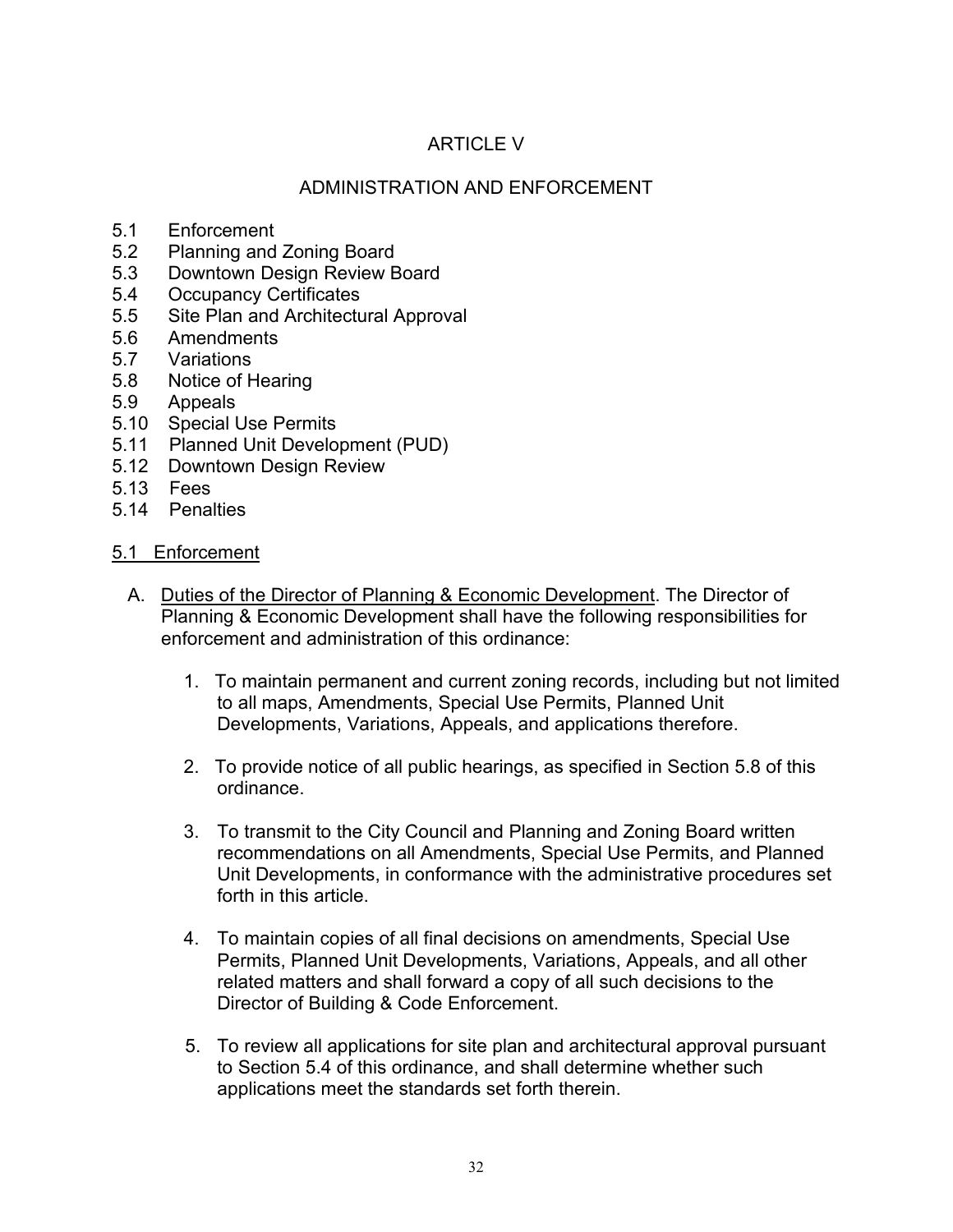- 6. To interpret the zoning ordinance when questions arise, after consultation with the City Attorney when necessary.
- 7. To determine or recommend the required parking or loading spaces for a use not listed by name in Section 21.5, Required Off-Street Parking.
- 8. To review all applications for downtown design review pursuant to Section 5.12 of this ordinance, and determine whether such applications comply with the Downtown Design Guidelines.
- 9. To fulfill other duties as specifically assigned by this ordinance.
- B. Duties of the Director of Building & Code Enforcement. The Director of Building & Code Enforcement shall have the following responsibilities for enforcement and administration of this ordinance:
	- 1. To issue all building permits and certificates of occupancy, and shall make and maintain records thereof.
	- 2. To conduct inspections of buildings, structures, and uses of land to determine compliance with the provisions of this ordinance.
	- 3. To issue violation notices to property owners found to be in violation of this ordinance, and shall require compliance within a reasonable period of time.

# 5.2 The Planning and Zoning Board

- A. Membership. The term "Board" when used in this chapter shall mean the Planning and Zoning Board. The Board shall consist of seven members appointed by the City Council. One of the members of said Board shall be designated by the City Council as Chairman of said Board at the time of his/her appointment and shall hold his said office as Chairman until a successor is appointed. The City Council shall have the power to remove any member of said Board for cause and after a public hearing. Vacancies upon said Board shall be filled for the unexpired term of the member whose place has become vacant, in the manner herein provided for the appointment of such member. The members shall serve without compensation. Members shall serve for a term of five years.
- B. Jurisdiction. The Board is hereby vested with the following jurisdiction and authority:
	- 1. To hear and decide appeals from any order, requirement, decision, or determination by the Director of Planning & Economic Development.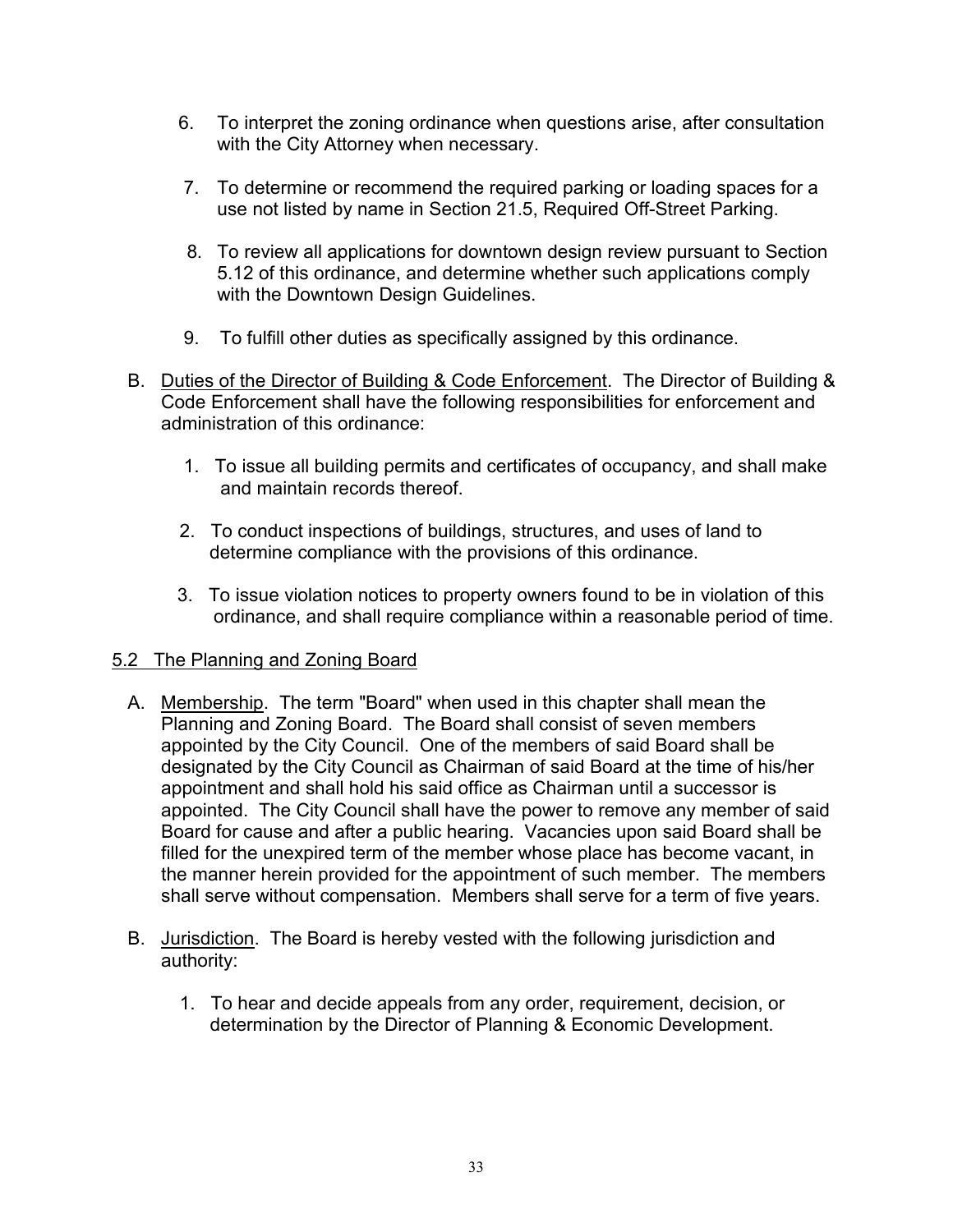- 2. To conduct hearings and make recommendations regarding applications for variations from the regulations of this chapter in the manner and subject to the standards set out herein.
- 3. To conduct hearings and make recommendations respecting proposed amendments or other zoning matters that may be referred to it by the City Council; and
- 4. To perform such other functions as may be assigned to it by the City Council, or upon which it is required to act under this chapter.
- C. Meetings and Rules. All meetings of the Board shall be held at the call of the Chairman and at such other times as the Board may determine. All hearings conducted by the Board shall be open to the public. Any person may appear and testify at a hearing either in person or by duly authorized agent or attorney. The Chairman, or in his absence, the Acting Chairman, may administer oaths and compel the attendance of witnesses. The Board shall keep minutes of its proceedings showing the vote of each member upon each question, or if absent or failing to vote, indicating such fact, and shall also keep records of its hearings and other official actions. A copy of every rule, regulation, recommendation, order requirement, decision, or determination of the Board shall be filed immediately with the Director of Planning & Economic Development and shall be a public record. The Board may adopt its own rules of procedure not in conflict with this chapter or with the applicable Illinois statutes.
- D. Finality of Decision of the Planning and Zoning Board. All final decisions of the Board, as they relate to an application for an appeal, shall be the final administrative determinations subject to judicial review as provided by law.

#### 5.3 Downtown Design Review Board

- A. Establishment and Membership. The City of Wheaton hereby establishes the Downtown Design Review Board to review applications for downtown design review that are forwarded by the Director of Planning & Economic Development. The Downtown Design Review Board shall be made up of the following seven (7) members appointed by the Mayor with approval of the City Council:
	- 1. Two (2) Downtown Wheaton business representatives.
	- 2. One (1) Downtown Manager.
	- 3. One (1) City Manager or his/her designee.
	- 4. Two (2) architects, landscape architects, urban planners, or other professionals with design expertise.
	- 5. One (1) member of the Historic Preservation Com mission.

The terms of office shall be for three (3) years, except that the first appointed members subsequent to adoption of this section shall be as follows: three (3)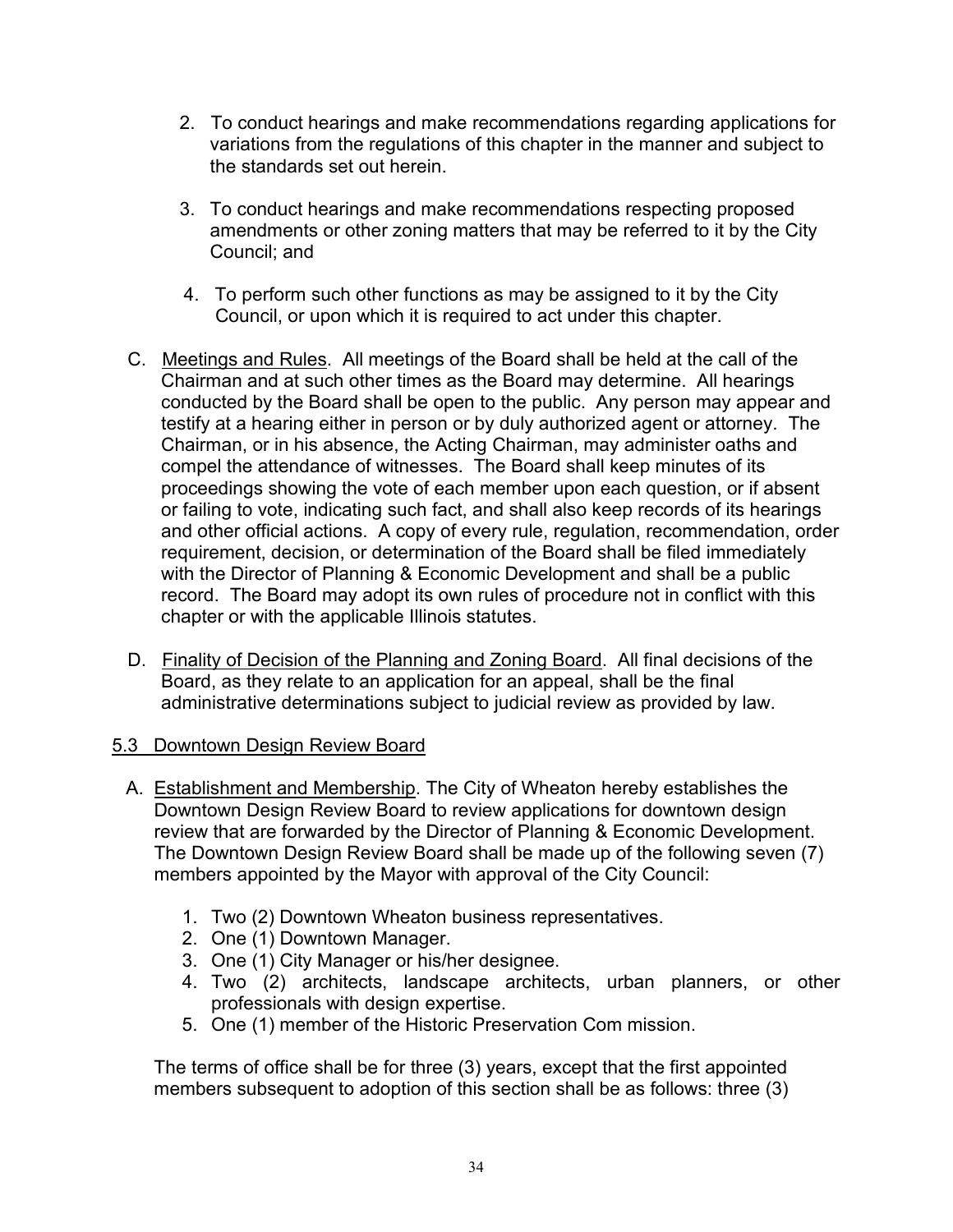members shall be appointed for a term of three (3) years each; three (3) members for a term of two (2) years each; and one (1) member for a term of one (1) year. All members appointed subsequent thereto shall serve a term of three (3) years.

- B. Jurisdiction. The Downtown Design Review Board is vested with the authority to review and make decisions on design review applications for proposals within the Downtown Design Review Overlay District that meet the applicability requirements of Section 5.12 of this Article.
- C. Meetings and Rules. All meetings of the Downtown Design Review Board shall be held at the call of the Chairperson and at such other times as the Board may determine necessary. All meetings conducted by the Downtown Design Review Board shall be open to the public and held in accordance with the Illinois Open Meetings Act. The Downtown Design Review Board shall keep minutes of its proceedings showing the vote of each member upon each question, or if absent and failing to vote, indicating such fact, and shall also keep records of its meetings and other official actions. A copy of every decision shall be filed immediately with the Director of Planning & Economic Development and shall be a public record. The Downtown Design Review Board may adopt its own rules of procedure not in conflict with this chapter or with the applicable Illinois Statutes.

#### 5.4 Occupancy Permit

### A. Compliance with Zoning Ordinance

No occupancy permit shall be issued until construction, if any, has been completed and the premises inspected and certified by the Director of Building & Code Enforcement to be in conformance with this ordinance and with other applicable laws, ordinances and codes. Pending the issuance of the occupancy permit, a temporary occupancy permit may be issued in order to occupy a portion of the structure that is not entirely complete. Said temporary occupancy permit shall be valid for a period not to exceed six (6) months.

An occupancy permit shall be issued, or written notice shall be given to the applicant stating the reason why an occupancy permit cannot be issued, not later than fourteen (14) days after the Director of Building & Code Enforcement is notified in writing that the building or premises are ready of occupancy.

#### 5.5 Site Plan and Architectural Approval

### A. Application

Where site plan and architectural approval is specifically required by this ordinance, two copies of a plat of survey, site plan, and other drawings showing the following shall be submitted to the Director of Building & Code Enforcement, in addition to the materials required for the building permit application. This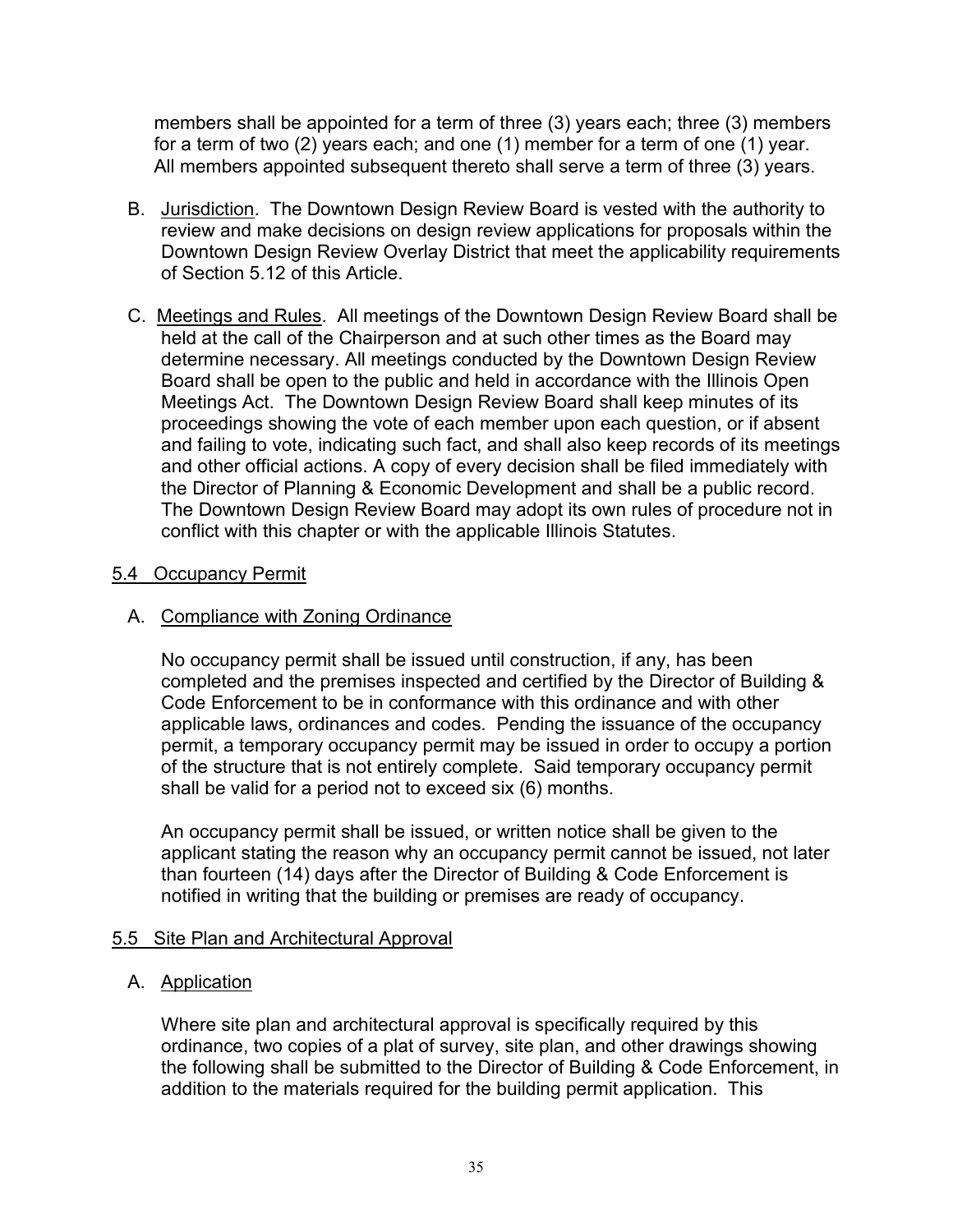information shall be forwarded to the Director of Planning & Economic Development for review.

- 1. Lot dimensions, area and easements.
- 2. Locations of existing and proposed buildings, structures and improvements on the subject property, and the proposed uses of said buildings on the subject property.
- 3. Types and locations of existing and proposed utilities, fire hydrants, and lighting facilities.
- 4. Exterior elevations of existing and proposed structures on the subject property, showing height of buildings.
- 5. Location and description of all machinery, garbage handling equipment, or other materials to be maintained or stored on the property exterior to any building.
- 6. Existing and proposed topography, drainage patterns, and retention or detention facilities, as required by Chapter 12½ of the City Code.
- 7. Existing trees on the subject property, and existing and proposed landscaping and screening, identified by type and height as required by Article VI of this ordinance.
- 8. Existing and proposed off-street parking and loading facilities and sidewalks, points of ingress and egress to and from public streets, and location of any municipal parking spaces proposed to be credited toward the off-street parking requirements.
- 9. Drawings or photographs of all existing and proposed signs as required by Article XXIII of this ordinance.

The Director of Planning & Economic Development may waive any of the foregoing items of information if he determines that they are not necessary for an adequate review of the application or request additional information to complete an adequate review of the application.

B. Standards

The Director of Planning & Economic Development will review the application for compliance with the following standards.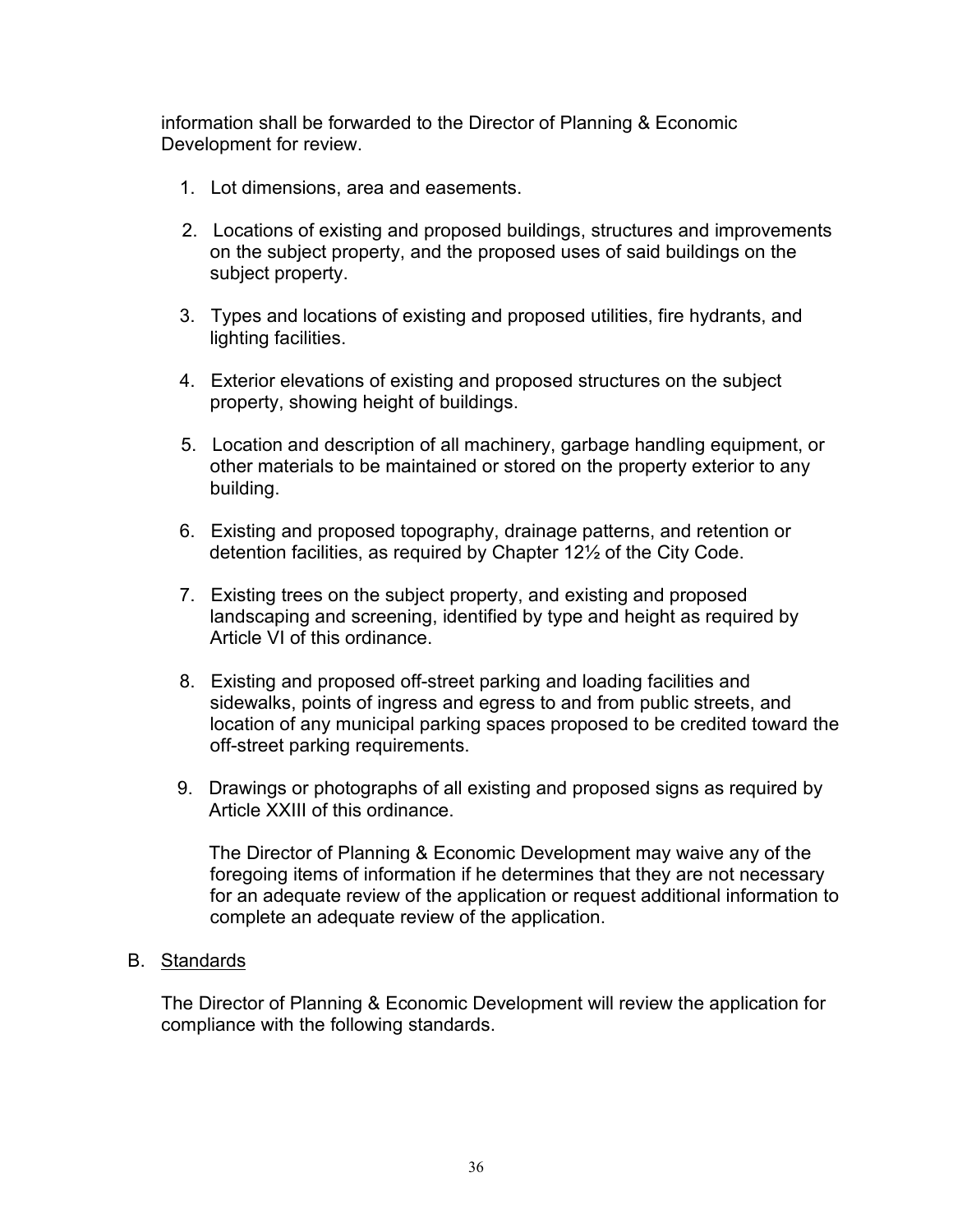- 1. The proposed development shall comply with the purpose and intent of this ordinance, as well as with all applicable specific requirements of this ordinance.
- 2. The plans shall provide for the required landscaping and screening, and shall provide for the preservation of trees as required by Article VI of this code.
- 3. The applicant's plan shall locate entrances, exits, access roads, internal circulation, and parking facilities so as to provide traffic safety and ease and convenience of movement, within the development and on surrounding public streets.
- 4. The applicant's plan shall provide for adequate utilities, drainage, and other necessary facilities. The site plan and architectural approval process shall be used to determine whether an application adequately meets the standards of this ordinance. It shall not be used to control architectural style, except as provided in Section 5.11 of this ordinance, or to impose a particular aesthetic viewpoint having no relationship to the requirements of this ordinance.

### C. Approval

If the Director of Planning & Economic Development finds that the application meets the standards of Section 5.5B and all other applicable requirements, the Director of Planning & Economic Development shall so notify the Director of Building & Code Enforcement in writing. The Director of Planning & Economic Development may grant approval subject to written conditions or restrictions reasonably designed to implement the standards of Section 5.5B. If the Director of Planning & Economic Development finds that the standards of Section 5.5B have not been met, the Director of Planning & Economic Development shall refuse to grant approval and shall so notify the applicant and the Director of Building & Code Enforcement in writing. Notification that site plan and architectural approval has been denied shall include specific details regarding the reasons why the application failed to meet the standards of Section 5.4.2. Any decision of the Director of Planning & Economic Development pursuant to this paragraph may be appealed to the Planning and Zoning Board pursuant to Section 5.9 of this ordinance.

# 5.6 Amendments

 A. Authority. The regulations imposed and the districts created under the authority of this chapter may be amended by ordinance but no such amendment shall be made without a public hearing before the Board, or committee as may be designated by the City Council. The term "Hearing Body", as used in this Article, means the Board, or committee.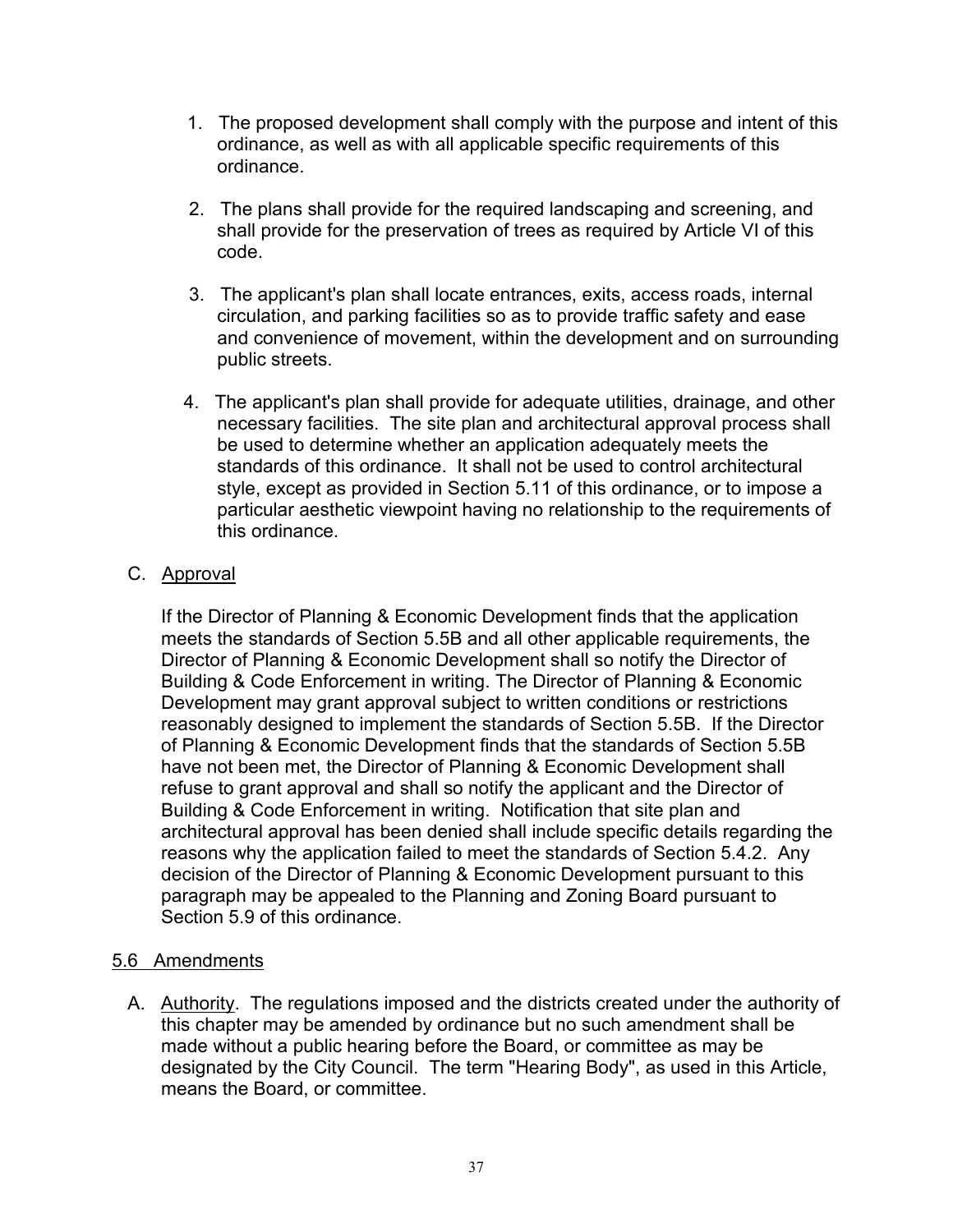- B. Initiation of Amendments. Amendments may be proposed by the City Council, the Director of Planning & Economic Development, Director of Building and Code Enforcement, the Planning and Zoning Board or by any owner of real estate in the City of Wheaton, which is the subject of the proposed amendment.
- C. Application. Amendments proposed by any owner of real estate in the City of Wheaton may be proposed by application with the Director of Planning & Economic Development. The application shall be in such form and accompanied by such information as the Director of Planning & Economic Development may require.
- D. Processing of Amendments. The Director of Planning and Economic Development shall transmit applications for amendments to the Wheaton Zoning Ordinance to such Boards and Commissions designated under this Ordinance to conduct hearings, review such applications and submit recommendations to the City Council. The City Council may request such other Boards, Commissions or Officials, as it deems appropriate, to submit recommendations regarding proposed amendments to this Chapter.
- E. Hearing. Upon referral of the proposed amendment to the appropriate hearing body, notice of the hearing shall be given in accordance with section 5.8. The hearing body shall hold a hearing on the proposed amendment at such time and place as it shall determine. The hearing shall be conducted and a record of the hearing preserved in such manner as the hearing body may determine or in conformance with other provisions of this Ordinance and as may be otherwise required by law. The hearing body shall submit its final recommendation on the proposed amendment to the City Council as soon as reasonably practical, but in no event, later than sixty (60) days from the closing of the public hearing, or within such additional time as may be designated by the City Council. Hearing for special use permits shall be conducted in accordance with Section 5.10(c).
- F. Action by the City Council. After receipt by the City Council of the recommendation of the Hearing Body, or after the expiration of the time designated by the City Council for submission by the Hearing Body to the City Council of its recommendations, whichever shall first occur, said proposed amendment may be passed, with or without modification. An amendment may be approved by a majority of the members of the City Council qualified to vote. Failure of the Hearing Body to make a recommendation within the time designated shall be construed to mean that denial is recommended.

### 5.7 Variations

5.7.A. Administrative Variations. Any variation to decrease any front yard setback by less than or equal to 25% or 10 feet, whichever is less, or any minimum side or rear yard dimension by less than or equal to 25% or five feet, whichever is less,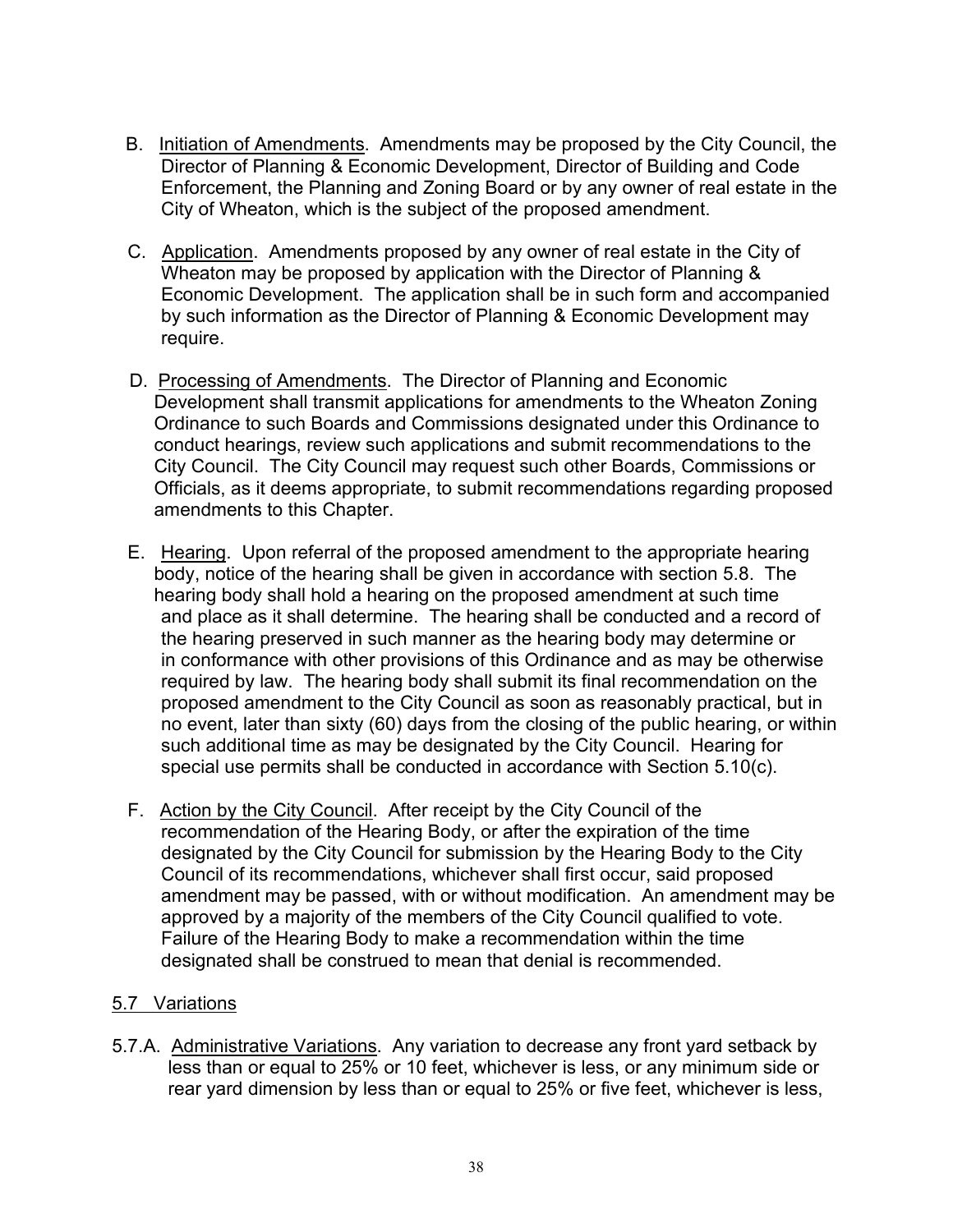or to increase the maximum height required by the applicable provisions by less than or equal to 25% or five feet, whichever is less, may be heard and decided by the Director of Planning & Economic Development as an administrative variation.

- 1. Application for Administrative Variation. Any application for an administrative variation shall be filed with the Director of Planning & Economic Development.
- 2. Application Form. The application shall contain such information as the Director of Planning & Economic Development may require.
- 3. Applicant qualification. Any application shall be filed either by the owner of record or the contract purchaser of the property to be directly affected thereby.

Upon review of the application for completeness by the Director of Planning & Economic Development, the applicant may choose one of the following two methods for notifying property owners within a one property radius of the subject property:

Notice to Adjacent Owners. A copy of the variation application shall be sent by certified mail to all property owners within a one property radius of the subject property.

Adjacent Owner Review. The applicant shall review the variation application with all adjacent property owners within a one property radius of the applicant's property The applicant shall obtain a signed statement along with a signed set of plans from each adjacent property owner confirming that the owner has no objection to the requested variation. The applicant shall notify the City in writing if any adjacent property owner objects to the variation application. The Director of Planning and Economic Development shall wait at least 15 days from the receipt of signed statements by adjacent property owners, or notification of objection, before making a determination on the application.

B. Conditions for Administrative Variation. It shall be a condition precedent to the granting of an administrative variation that the Director of Planning and Economic Development determines and concludes that: (i) the variation, if granted, will be in harmony with the general purpose and intent of the Zoning Ordinance; and (ii) the applicant seeking the variation has demonstrated and established the following:

- 1. Hardship. Practical difficulties prevent compliance with the strict application of the regulations of the zoning ordinance, or that a practical hardship would result from compliance with the strict application of the requirements of the zoning ordinance; and
- 2. Essential Character of the Neighborhood. The variation, if granted, will not alter the essential character of the area or neighborhood.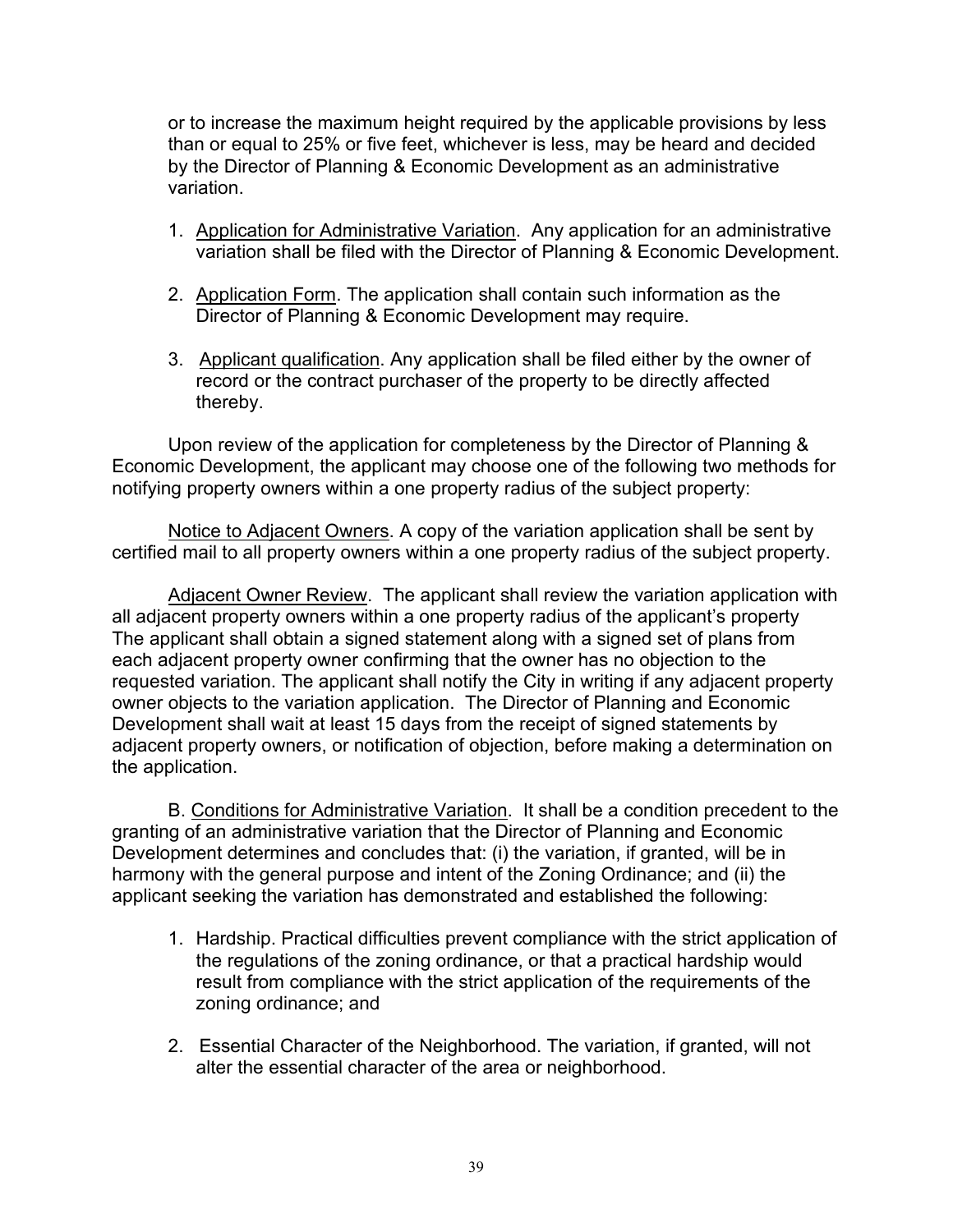C. Director of Planning's Review. For purposes of determining whether an applicant for an administrative variation has satisfied the requirements recited in Section 5.7A(1.) 2.1 and 2.2 of this Ordinance, the Director of Planning and Economic Development shall take into consideration the extent to which the evidence establishes, or fails to establish, the factors recited in Section 5.7. B (1) of this Ordinance and whether or not any written objections to the application have been submitted.

D. Conditions. The Director of Planning & Economic Development may impose such conditions and restrictions upon the premises benefited by an administrative variation as may be necessary to comply with the standards recited in this section to reduce or minimize the injurious effect of such variation upon other property in the neighborhood, and to better promote and implement the general intent of this chapter.

E. Denial. If the Director of Planning & Economic Development finds the proposed application does not meet the standards contained herein, the application for an administrative variation will be denied. Following a denial of an administrative variation, the applicant may file for a non-administrative variation.

F. Administrative Variation Limitations. No administrative variation shall be valid unless completed by the Owner within twelve months of its approval. Upon written application, the Director of Planning & Economic Development may grant a maximum extension not exceeding one additional year."

- 5.7.B. Non-administrative Variations. The Board may recommend, and the City Council may grant, non-administrative variations from the regulations of this ordinance when such variations are in harmony with the general purpose and intent of the zoning ordinance. It shall be a condition precedent to the recommendation of the Board to grant a variation and the granting of a variation by the City Council that the applicant seeking the variation demonstrate and establish the following:
	- 1. **Hardship**. Practical difficulties prevent compliance with the strict application of the regulations of the zoning ordinance, or a particular hardship would result from compliance with the strict application of the requirements of the zoning ordinance; and
	- 2. **Essential Character of the Neighborhood**. The variation, if granted, will not alter the essential character of the area or neighborhood.
- 5.7.B (1) Variation Evidence. For purposes of determining whether an applicant for a variation has satisfied the requirements recited in Section 5.7 of this Ordinance, the Planning and Zoning Board, and the City Council, shall take into consideration the extent to which the evidence establishes, or fails to establish, the following: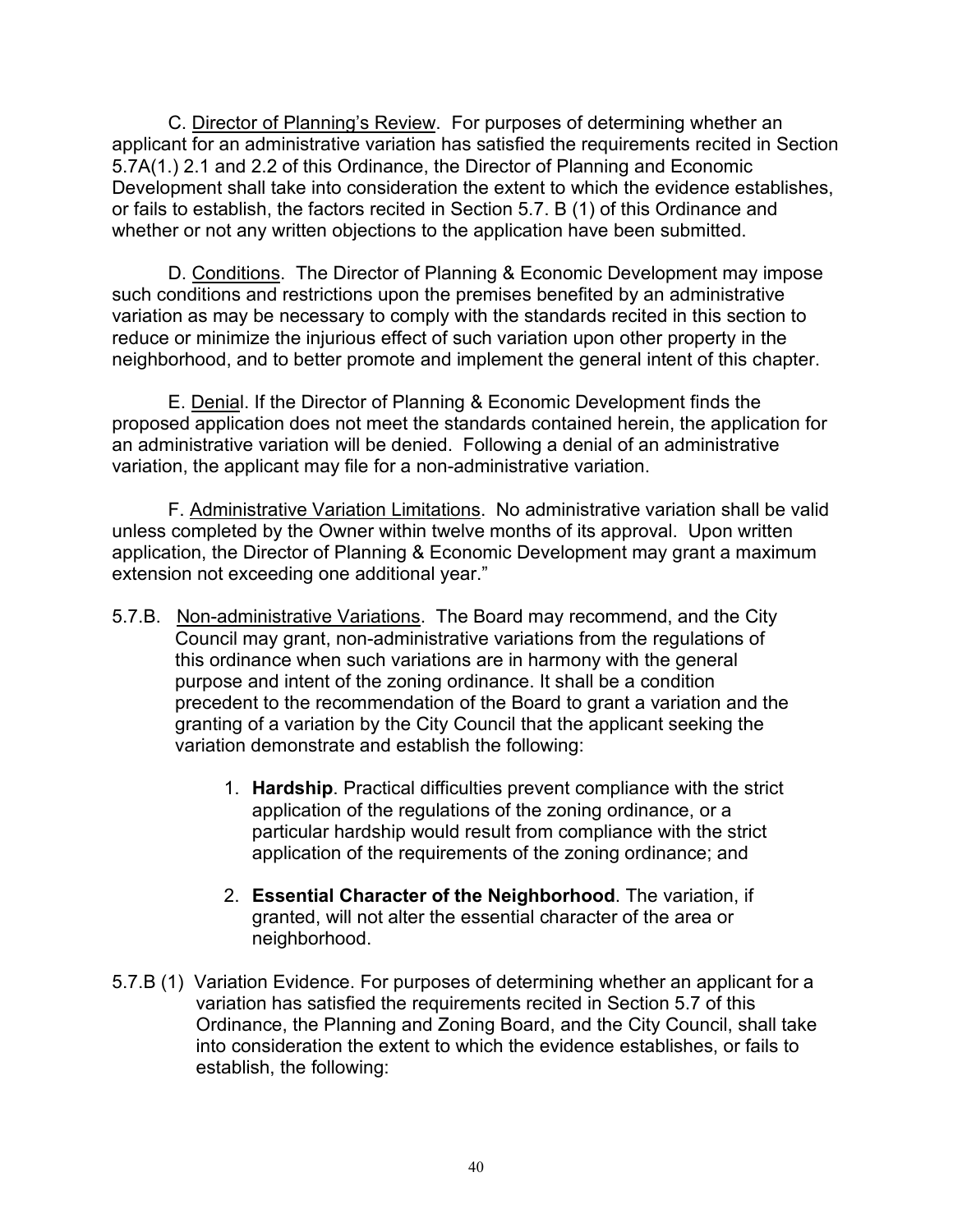- 1. The particular physical surroundings shape or topographical condition of the property involved prevents compliance with the strict application of the regulations of the zoning ordinance rather than causing a mere inconvenience if there is compliance with the strict application of the regulations of the zoning ordinance.
- 2. The purpose of the variation is not based primarily upon a desire to enhance the monetary value of the property.
- 3. The alleged practical difficulty or particular hardship has not been created by any person presently having any interest, whether financial, beneficial, legal or other, in the property or by the applicant.
- 4. The granting of the variation will not be detrimental to the public welfare, injurious, in any way whether economic, aesthetic or otherwise, to other property or improvements in the neighborhood or inconsistent with the general character of the area or neighborhood.
- 5. The proposed variation will not:
	- a. impair an adequate supply of light and air to adjacent property;
	- b. substantially increase the hazard from fire or other dangers to the property or adjacent property;
	- c. otherwise impair the public health, safety or general welfare;
	- d. diminish or impair property values within the neighborhood;
	- e. unduly increase traffic congestion in the public streets and highways;
	- f. create a nuisance;
	- g. result in an increase in public expenditure.
- 6. A denial of the requested variation would potentially allow for the creation of a more adverse or unintended use, improvement or consequence because the regulations of the Zoning Ordinance would allow alternative construction which would potentially have a more negative impact on the character of the neighborhood than the construction of the improvement pursuant to the requested variation.
- 7. The variation is the minimum variation that will make possible the reasonable use of the land, building or structure.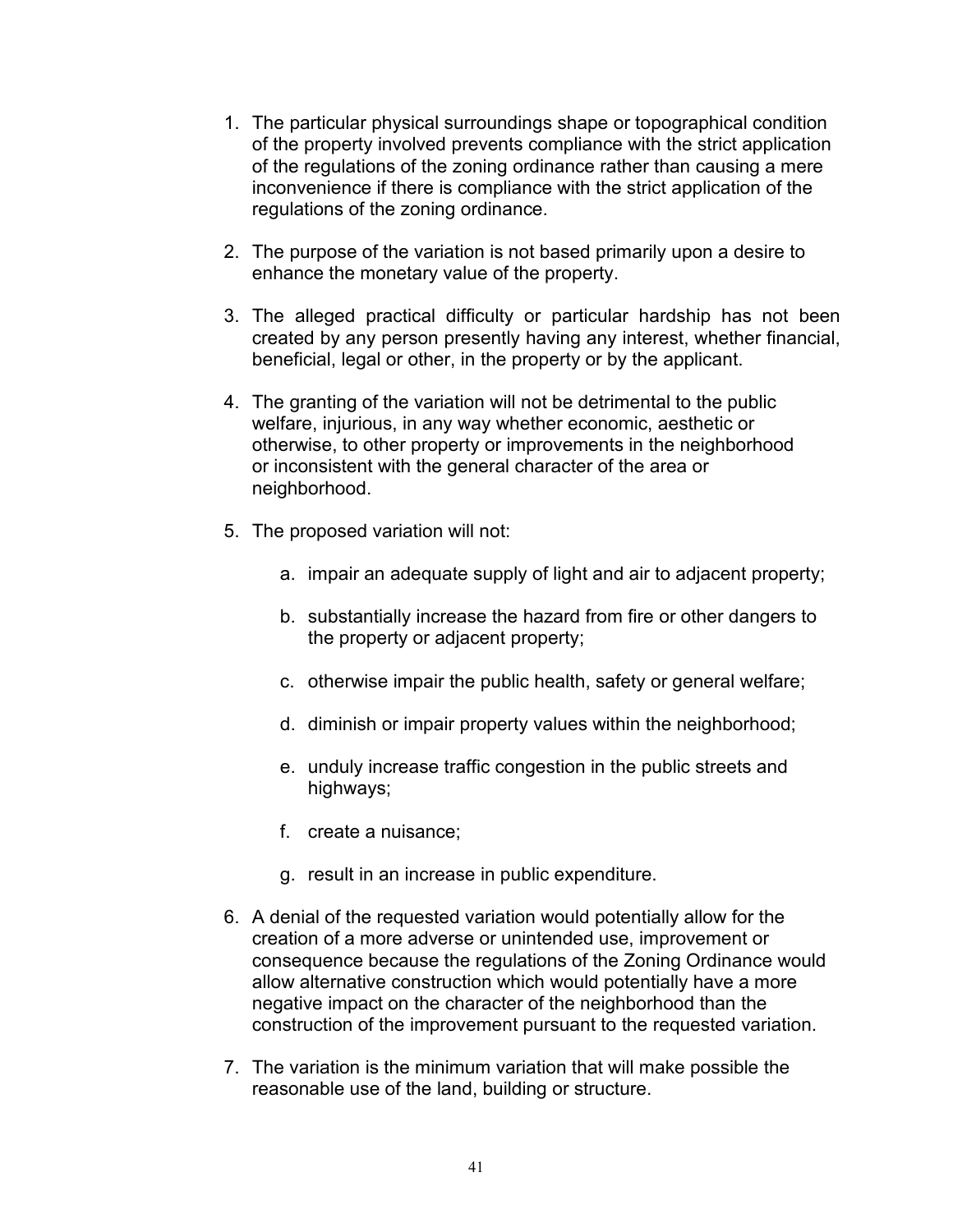- 8. In the case of an existing Planned Unit Development, the granting of the variation will not significantly compromise the character and concept of the planned unit development.
- 9. The property in question cannot yield a reasonable return if permitted to be used only under the conditions allowed by the regulations in that zoning district.
- 10. That denial of the variation would unreasonably deprive the property owner of the use and enjoyment of the property.

No single factor recited above shall be controlling or determinative. All applicable factors shall be weighed and evaluated in an overall determination of whether the requirements of Section 5.7 have been satisfied.

The Board or the City Council may recommend, and the City Council may impose, such conditions and restrictions upon the premises benefited by a non-administrative variation as may be necessary to comply with the standards set out in this section to reduce or minimize the injurious effect of such variation upon other property in the neighborhood, and to better carry out the general intent of this chapter.

- B (2) Application for Non-Administrative Variation and Notice of Hearing. Any application for a non-administrative variation shall be filed with the Director of Planning and Economic Development. The application shall contain such information as the Director of Planning and Economic Development may reasonably require. Any application shall be filed by either the owner of record or the contract purchaser of the property involved. The Director of Planning and Economic Development shall submit the application to the Planning and Zoning Board for a public hearing and recommendation. The Planning and Zoning Board shall submit its recommendation related to the proposed variation to the City Council as soon as reasonably practical, but in no event, later than sixty (60) days from the closing of the public hearing, or within such additional time as may be designated by the City Council. Notice of the Public Hearing shall be given in accordance with Sections 5.7.7.
- B (3) Variation Limitations. A non-administrative variation from the regulations of this chapter shall be granted by the City Council only in accordance with the standards set out in Section 5.7B and may be granted only in the following instances, and in no others:
	- 1. To permit a decrease of greater than twenty-five percent (25%) or five feet in any setback or any minimum yard dimension or to permit an increase in the maximum height required by the applicable provisions.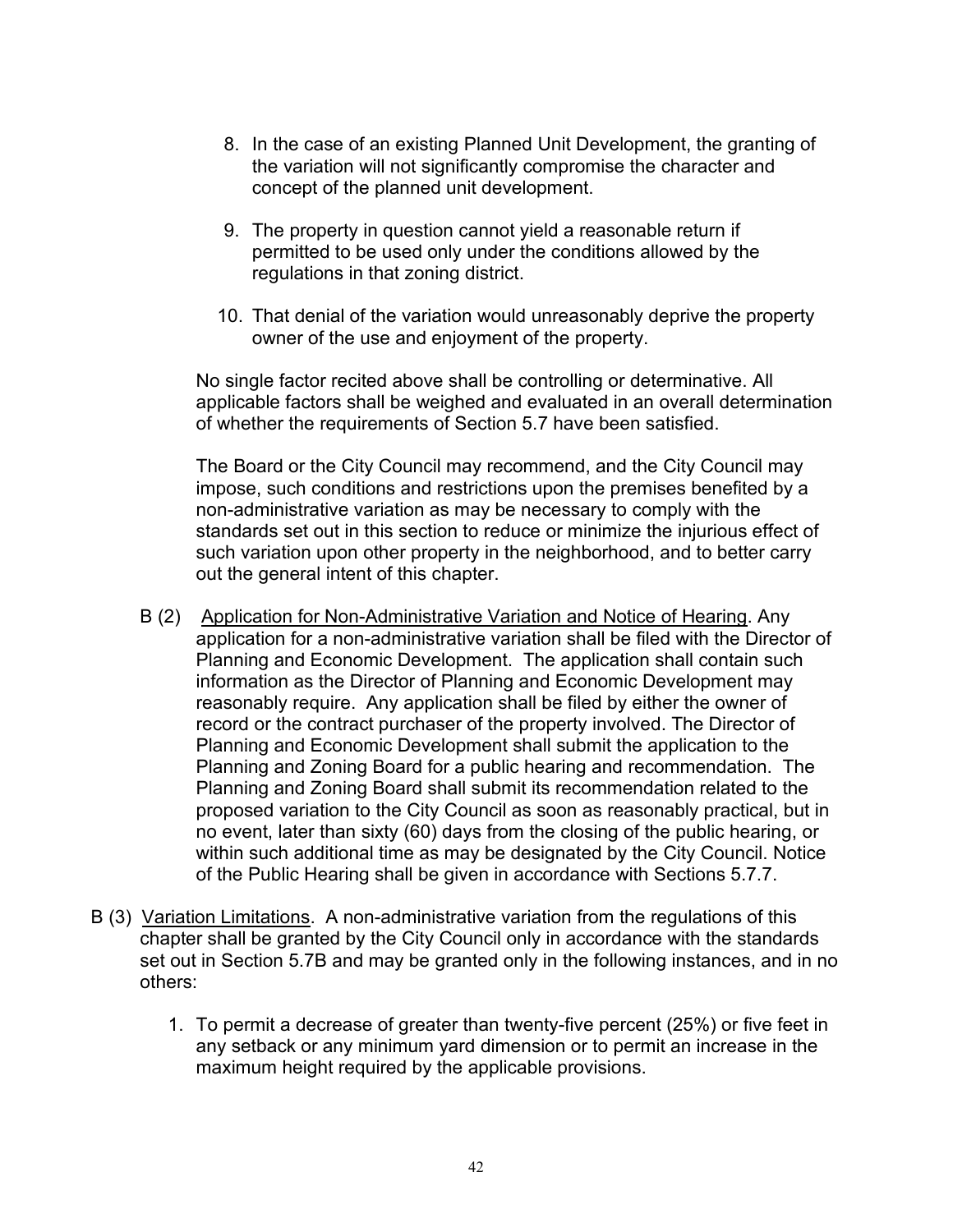- 2. To permit the use of a lot or lots for use otherwise prohibited solely because of the insufficient area or width of the lot or lots but in no event shall the respective area and width of the lots be less than seventy-five percent (75%) of the required area and width.
- 3. To reduce the applicable off-street parking or loading spaces for a property located in the Downtown Parking Overlay District or the College Avenue Parking Overlay District.
- 4. To reduce the applicable off-street parking or loading facilities required by not more than one (1) parking space or loading space or twenty percent (20%) of the applicable provisions, whichever number is greater.
- 5. To increase by not more than twenty-five percent (25%) the maximum distance that required parking spaces are permitted to be located from the use served.
- 6. To permit overhead wiring for public utility purposes not otherwise permitted under the regulations of this chapter.
- 7. To increase the Floor Area Ratio to a maximum of forty-five percent (45%) for additions to single-family dwellings constructed prior to October 17, 1989, and for additions to single-family dwellings constructed in the Northside Residential Overlay District prior to February 7, 2005.
- 8. For a seasonal parking lot, to permit a reduction in the amount of required landscaping and/or the elimination of any required lighting.
- 9. To allow an attached front, side or rear loading garage on a single-family dwelling in the Northside Residential Overlay District where construction of a detached garage is not physically possible. In such cases, the total area of the attached garage, up to 500 square feet, shall not be counted in the gross floor area calculation for the purpose of calculating the floor area ratio.

A non-administrative variation may be granted by the City Council, by ordinance, approved by a majority of the members of the City Council qualified to vote. No non-administrative variation shall be valid unless completed within 12 months of approval. The City Council may grant a maximum of two extensions, not exceeding 1 additional year each, upon written application without notice of hearing, as provided in Section 4.4 of this ordinance.

#### 5.8 Notice of Hearings

A. Notice by Publication. Notice of the time and place of any proposed amendment, Special Use Permit, planned unit development, or variation (hereinafter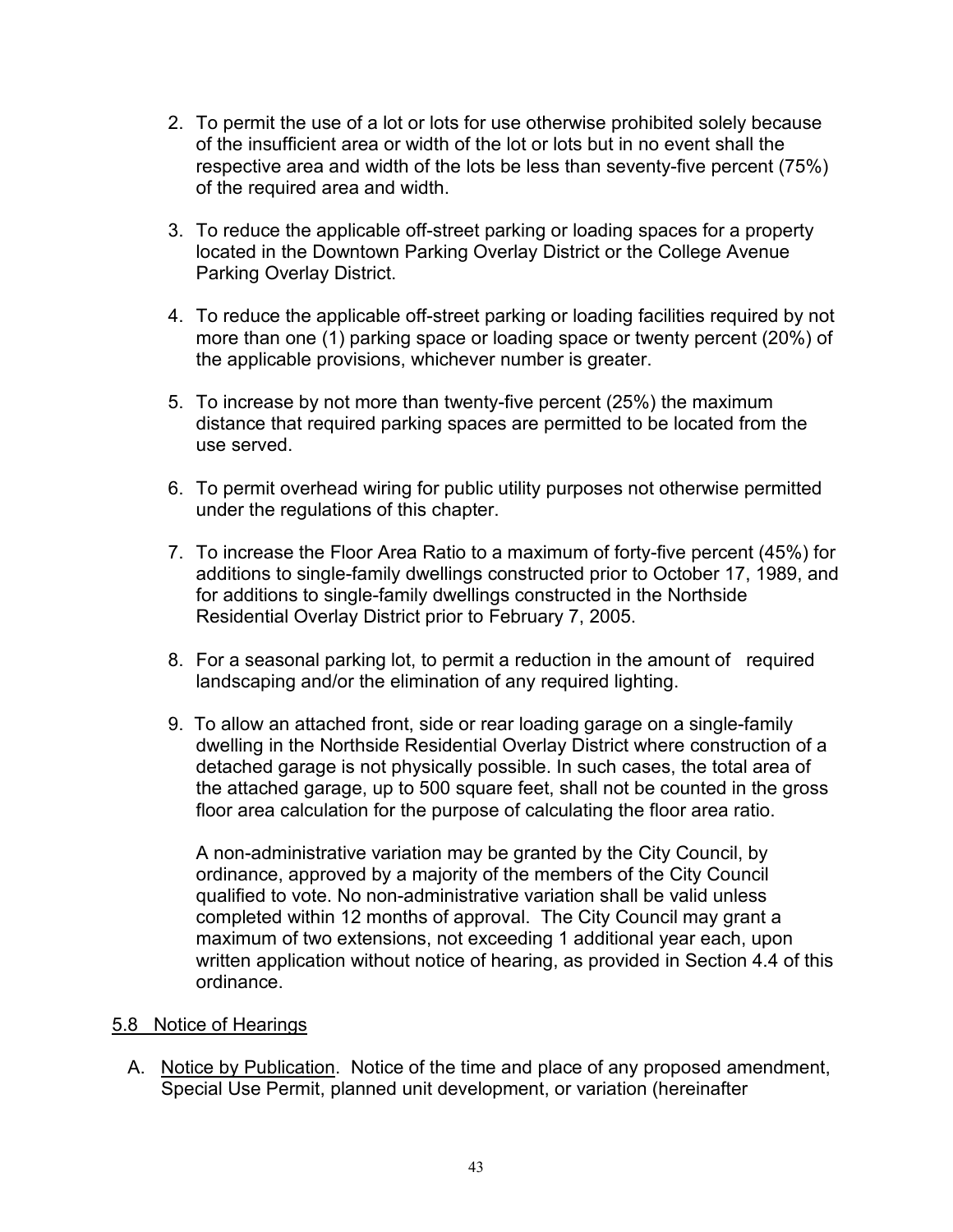collectively referred to as "Zoning Matters") shall be given by the City Clerk not more than thirty (30) nor less than fifteen (15) days before the hearing by publishing a notice thereof at least once in a newspaper of general circulation in the City of Wheaton.

The notice shall briefly state the purpose of the proposed Zoning Matter and state where copies of the proposed Zoning Matter may be obtained or examined. If the Zoning Matter relates to specific property, the notice shall describe the property by common street address or general location. A Zoning Matter relates to specific property if it will directly affect less than all the property in any use district.

- B. Notice to Adjacent Owners. At the time of the filing of an application for any amendment, Special Use Permit, Planned Unit Development, or variation relating to specific property, the applicant shall furnish to the Director of Planning & Economic Development a complete typewritten list on mailing labels containing names and addresses of those persons to whom were sent the tax bills for the general taxes for the last proceeding year on all property within 250 feet of the subject property; provided, the number of feet occupied by all public streets, alleys, and other public ways shall be excluded in computing the 250 foot requirement. The applicant shall file a sworn affidavit with the list of taxpayers, certifying that the list is complete and accurate. The Board shall hear no zoning matter unless the applicant furnishes such information.
- C. Owners Not Located. If notice is mailed to an adjacent owner pursuant to Section 5.7B above and the notice is returned unclaimed or because the intended recipient thereof cannot be found at the address shown on the notice, the notice requirement of that paragraph shall be deemed to have been satisfied.
- D. Posting of Sign on Subject Property. At least 15 days prior to the public hearing, the Director of Planning & Economic Development shall cause a sign or signs to be erected on the subject property, so as to be clearly legible to the public view on all adjacent public rights-of-way. This sign shall contain the City seal, and a statement to the effect that the property will be the subject of an upcoming zoning hearing. A telephone number for contacting the Director of Planning & Economic Development for information about the hearing shall be given. The applicant shall reimburse the City for expenses incurred for the sign and its erection, prior to the final disposition of the zoning matter.

### 5.9 Appeals

A. Scope of Appeal. An appeal may be taken to the Board by any person, firm or corporation, or by an officer, department, board or bureau aggrieved by a decision of the Director of Planning & Economic Development under this chapter. The application for appeal shall be filed with the Board and shall be taken within such time as shall be prescribed by the Board by rule. A notice of appeal specifying the grounds thereof shall be filed with the Director of Planning & Economic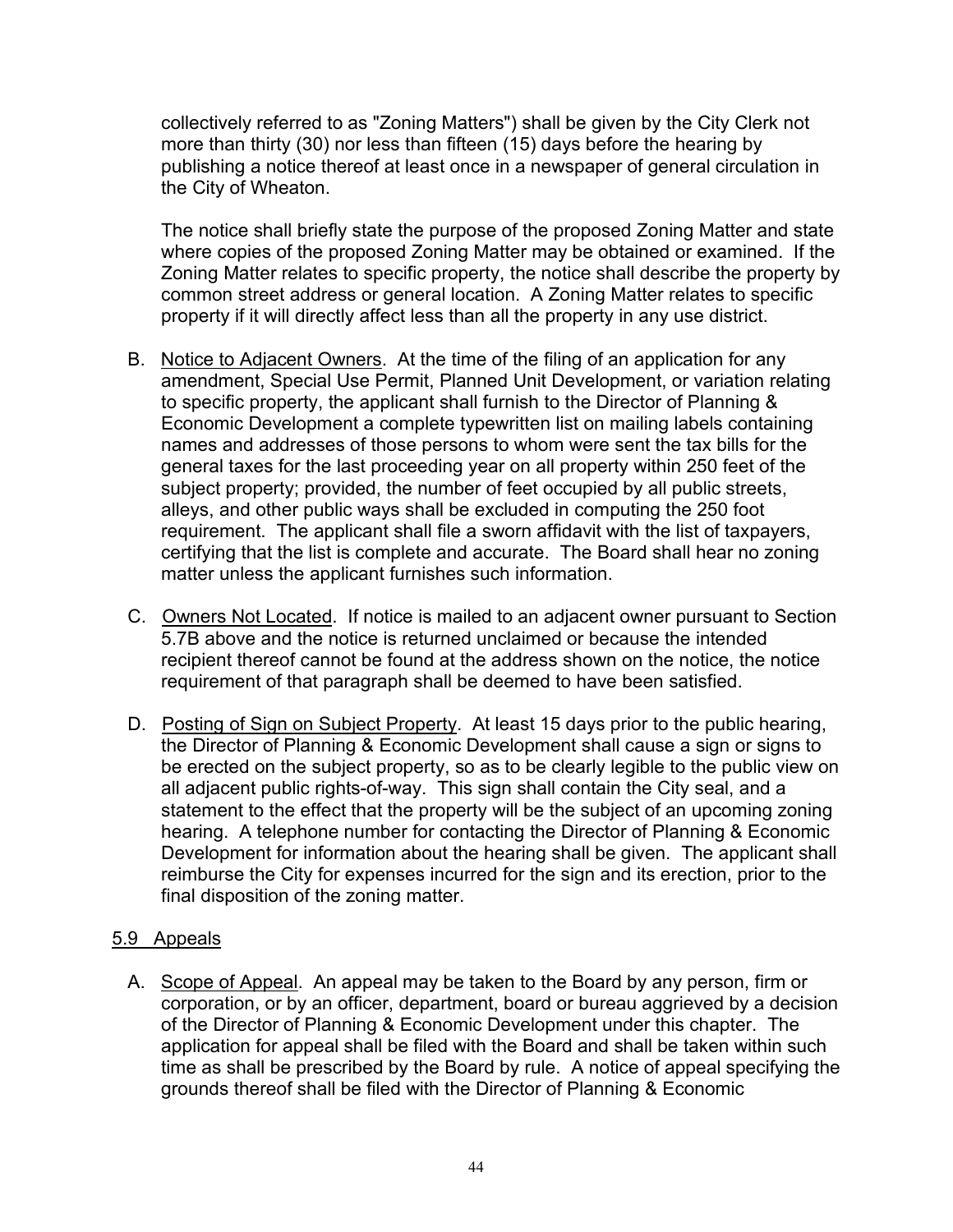Development. The Director of Planning & Economic Development shall then forward to the Board any and all records relating to the action from which the appeal is taken.

 B. Findings on Appeals. An appeal shall stay all proceedings in furtherance of the action appealed from unless the Director of Planning & Economic Development certifies to the Board, after the notice of appeal has been filed with him, that by reason of facts stated in the certificate a stay would, in his opinion, cause imminent peril to life or property, in which case proceedings shall not be stayed otherwise than by a restraining order, which may be granted by the Board or by a court record on application, and notice to the Director of Planning & Economic Development, and on due cause shown.

The Board shall select a reasonable time and place for the hearing of the appeal and give due notice thereof to the applicant and all interested parties and shall render a written decision on the appeal without unreasonable delay. The Board may affirm or may, upon the concurring vote of four members, reverse, wholly or in part, or modify, the order, requirement, decision or determination, as in its opinion ought to be done, and to that end shall have all the powers of the officer from whom the appeal is taken.

### 5.10 Special Use Permits

- A. Purpose. The various permitted uses listed in the zoning district requirements are compatible with other permitted uses within the district. The various uses for which a special use permit is required, however, may or may not be compatible with adjacent uses, depending upon their location relative to other uses, the capacity of adjacent streets, the characteristics of the proposed use, and other factors. The purpose of the special use permit procedure is to ensure that all granted special uses comply with the purposes and intent of this Zoning Ordinance.
- B. Application. Where a special use permit is required by this ordinance, such permit must be obtained prior to the commencement of the use. An application for a special use permit shall be filed with the Director of Planning & Economic Development, in such form and accompanied by such information as the Director of Planning & Economic Development shall establish, including any of the items required by Section 5.4A deemed necessary for a thorough evaluation of the application.
- C. Processing, Notice and Hearing. Applications for Special Use Permits shall be submitted to the Director of Zoning and Economic Development. The Director of Zoning and Economic Development shall review the application to determine whether it contains such basic information as is required by the standards set forth in Section 5.10D of this Ordinance. Upon determination that the application provides such information the Director of Economic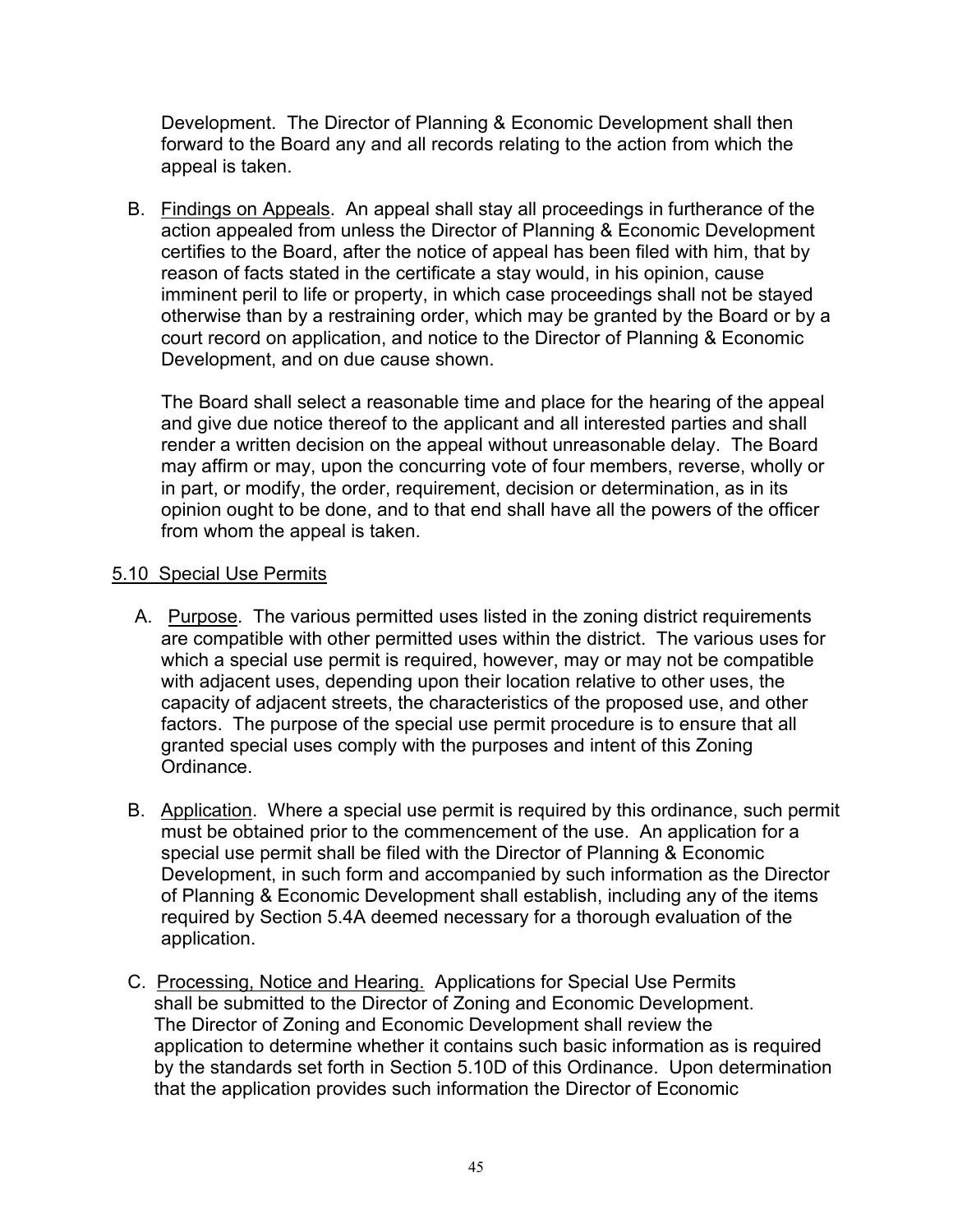Development and Zoning shall notify the applicant to proceed with notice of public hearing in the same manner as provided for amendments to this Ordinance. Upon proper notice, the Planning and Zoning Board shall conduct such public hearing or hearings as may be required and necessary to present recommendations to the City Council. The burden of establishing that the proposed Special Use Permit satisfies the standards of Section 5.10B of this Ordinance shall be upon the applicant. The public hearing shall be transcribed at the applicant's expense. The applicant shall prepay all estimated costs of the public hearing. The amount of the hearing deposit shall be that amount estimated by the Director of Economic Development/Zoning Director. Any funds remaining, after payment for the costs of the public hearing, shall be returned to the applicant.

- D. Standards. A special use permit shall not be granted unless the proposed use complies with the following standards:
	- 1. The establishment, maintenance, or operation of the special use shall not be detrimental to the public health, safety, morals, comfort, convenience, and general welfare;
	- 2. The special use shall not be injurious to the uses and enjoyment of other property in the immediate vicinity for the purposes already permitted, not substantially diminish property values within the neighborhood;
	- 3. The establishment of a special use shall not impede the normal and orderly development and improvement of the surrounding property for uses already permitted;
	- 4. Adequate utilities, access ways, drainage, and other necessary facilities shall be provided;
	- 5. Adequate measures shall be taken to provide ingress and egress designed to minimize traffic congestion in the public streets;
	- 6. The special use shall comply with the objectives of the Wheaton Comprehensive Plan; and
	- 7. The special use shall conform to the applicable requirements of the district in which it is located, as well as any other applicable requirements of this ordinance, except as may be varied by the Board or City Council.
	- 8. Action by the City Council. The City Council shall act upon applications for special use permits in compliance with Section 5.6F of this ordinance. The ordinance granting the special use permit may contain conditions deemed necessary to ensure compliance with the standards, purposes, and intent of this ordinance. The special use permit shall become effective upon the effective date of the ordinance granting said special use.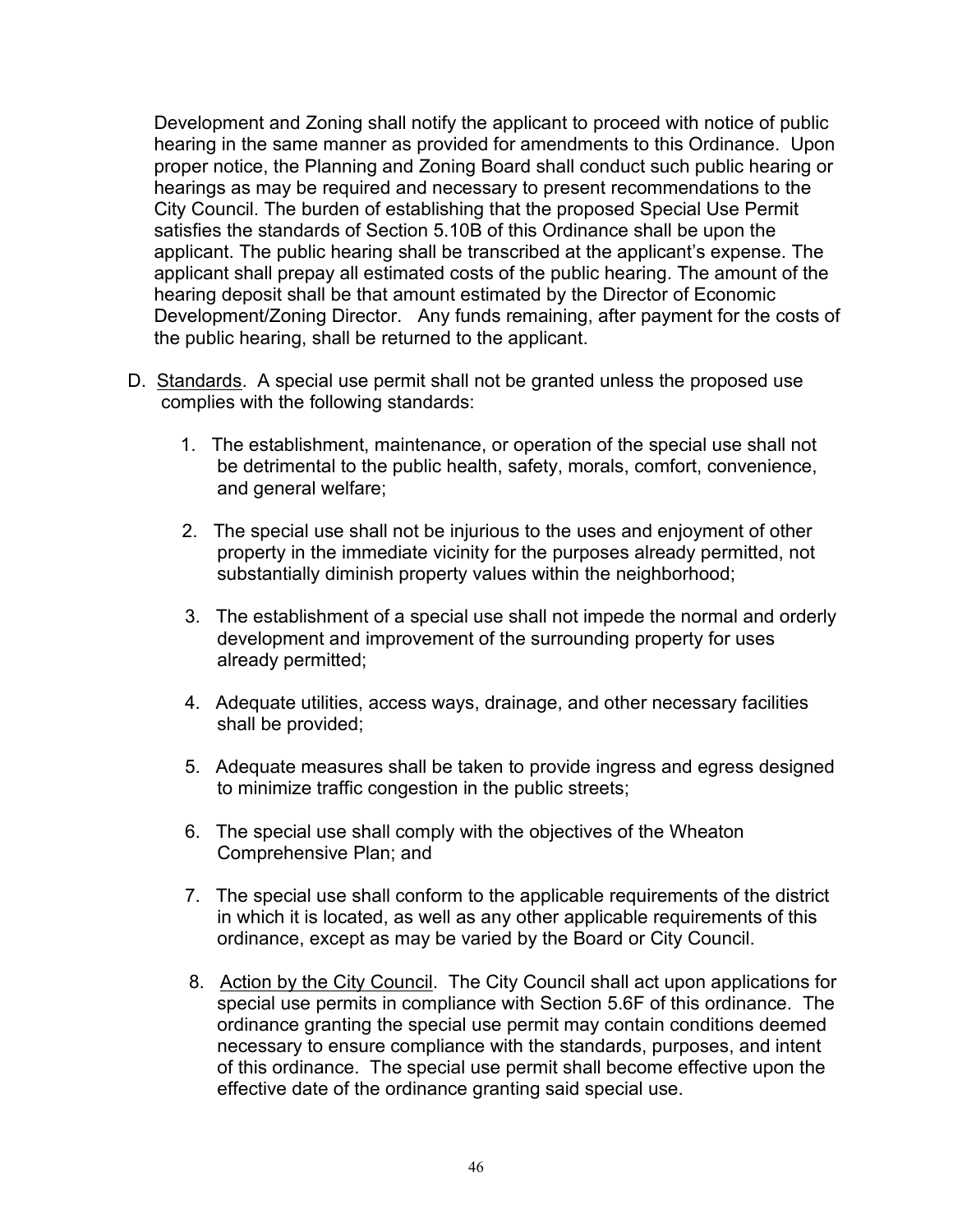# 5.11 PLANNED UNIT DEVELOPMENT (PUD)

A. Intent and Purpose. The regulations contained in this section are established to encourage more creative and imaginative design of coordinated land uses than might be possible under conventional zoning and subdivision regulations and which offer enhanced protection of natural resources and sensitive environmental features, including streams, floodplains, wetlands and woodlands, achieve high levels of energy conservation and sustainability, offer a range of housing options that offer a variety of lifestyle choices to meet the needs of different age groups and household types, and/or contain a complementary mix of residential and nonresidential uses or that provide for a range of land use types on a single development parcel.

B. Applicability. A Planned Unit Development may only be granted as a special use in accordance with the procedures and standards of Sections 5.10 and 5.11 in the following instances:

- 1. When two or more principal structures on a single zoning lot located in the I-1, C-1, C-2, C-3, C-4, and C-5 Commercial Zoning District is developed.
- 2. When any lot or parcel, or combination of lots or parcels, over one acre in the C-2 Retail Core Business District and C-4 CBD Perimeter Commercial District is developed.
- 3. When any multifamily project which contains over two units in R-5, over four units in R- 6, over 12 units in R-7 or C-4 CBD Perimeter Commercial District is developed.

C. Public Benefit. In addition to the special use permit standards of Sections 5.10 and 5.11, all Planned Unit Developments should demonstrate a public benefit commensurate with the degree of development flexibility proposed and proportional to the anticipated impact of the proposed Planned Unit Development on adjacent land uses and on the community at large.

The applicant shall submit written commentary as part of its Planned Unit Development application outlining the benefits and any other information the applicant deems relevant in defining the public benefit component of the proposed Planned Unit Development application.

The written commentary shall be considered by the Planning and Zoning Board in its recommendation to the City Council, and the City Council in its deliberation and legislative determination as to whether the applicant's proposed Planned Unit Development application demonstrates public benefits sufficient to justify the anticipated impacts of the proposed Planned Unit Development on adjacent land uses and the City at large.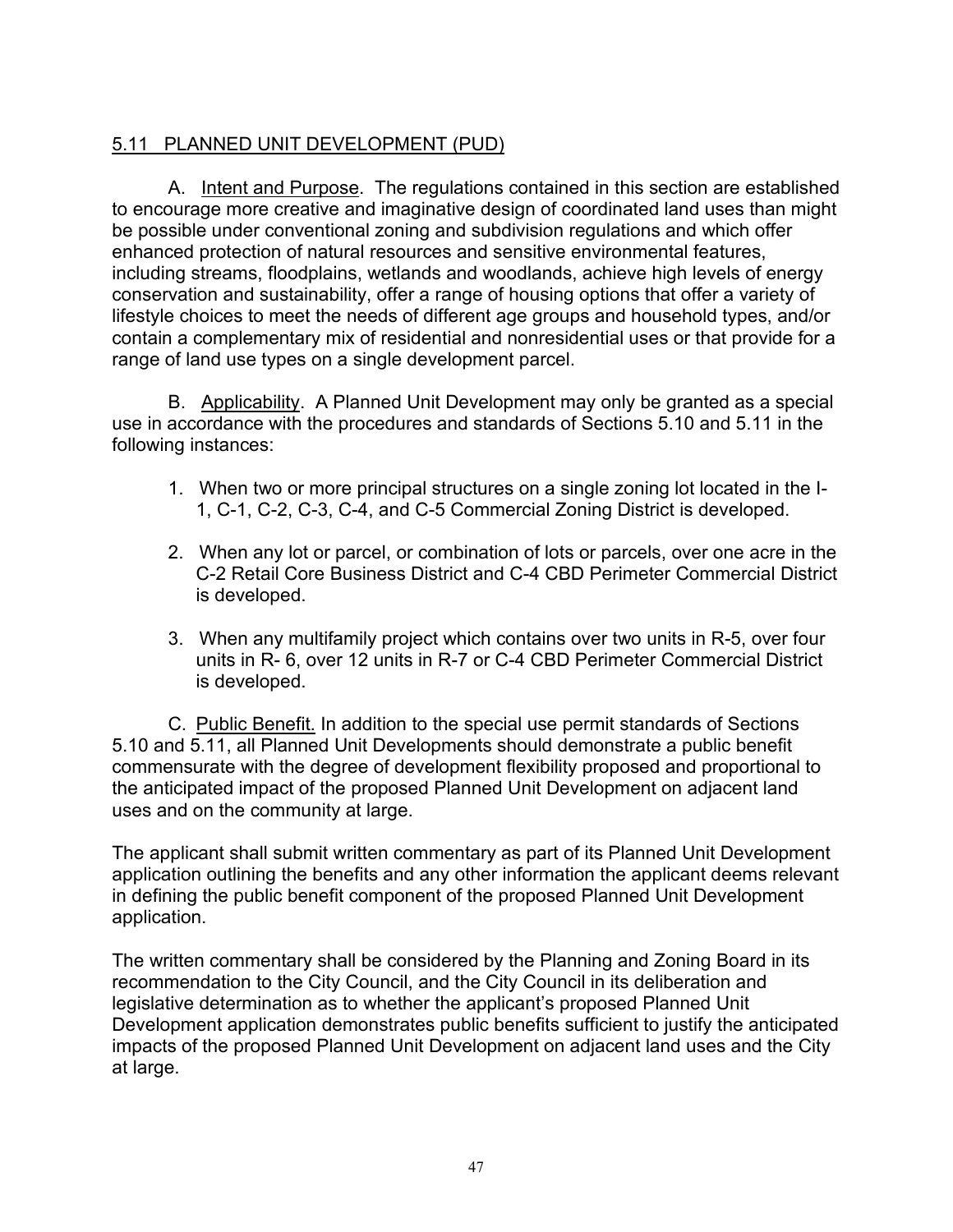The factors listed below are not exhaustive of those that may demonstrate public benefit. No single factor shall be controlling or determinative. All applicable factors shall be weighed and evaluated in an overall determination of whether the requirements of this section have been satisfied. The following factors shall be addressed by the applicant when applicable:

- 1. *Public Benefits for Downtown Planned Unit Developments.* All proposed Planned Unit Developments in the C-2 and C-4 Zoning Districts should enhance and support the character and vitality of the downtown area and provide improved pedestrian amenities and experiences.
- 2. *Public Benefits for Sustainable Building and Site Design.* Certification based upon the Leadership in Energy and Environmental Design (LEED) rating system or similar design or building certification system, architectural and landscape architectural elements, site plan features, or use of other technologies that are incorporated into the design of the proposed Planned Unit Development are considered to promote sustainability.
- 3. *Public Benefits for the Protection of Natural Resources.* Enhanced protection of natural resource areas should provide for preservation and protection of environmentally sensitive areas, the preservation of structures and areas with architectural or historical significance, the provision of recreational and open space areas, and a development pattern which preserves and utilizes natural topography and geological features, scenic vistas, trees and other vegetation.
- 4. *Public Benefits for Increased Density.* Where density greater than that allowed by the underlying zoning district is proposed, the applicant should demonstrate that any impact attributable to increased densities will not be detrimental to adjacent land uses or the City at large.
- 5. *Public Benefits for a Range of Housing Types and/or Uses*. Planned Unit Developments should provide for a range of housing options covering a variety of lifestyle choices for different age groups and household types, and complementary mix of residential and nonresidential uses, and range of land use types on a single parcel where applicable.
- 6. *Comprehensive Plan*. The manner in which the proposed PUD promotes the goals of the City's comprehensive plan as a public benefit.
- 7. *Other factors.* Any other factors as identified by City staff, the Planning and Zoning Board and the City Council which the Council deems pertinent to the specific proposed PUD and the purposes of this section.

### D. Limitations

1. Uses. Only Permitted and Special uses in the underlying zoning district in which the Planned Unit Development property is located shall be allowed.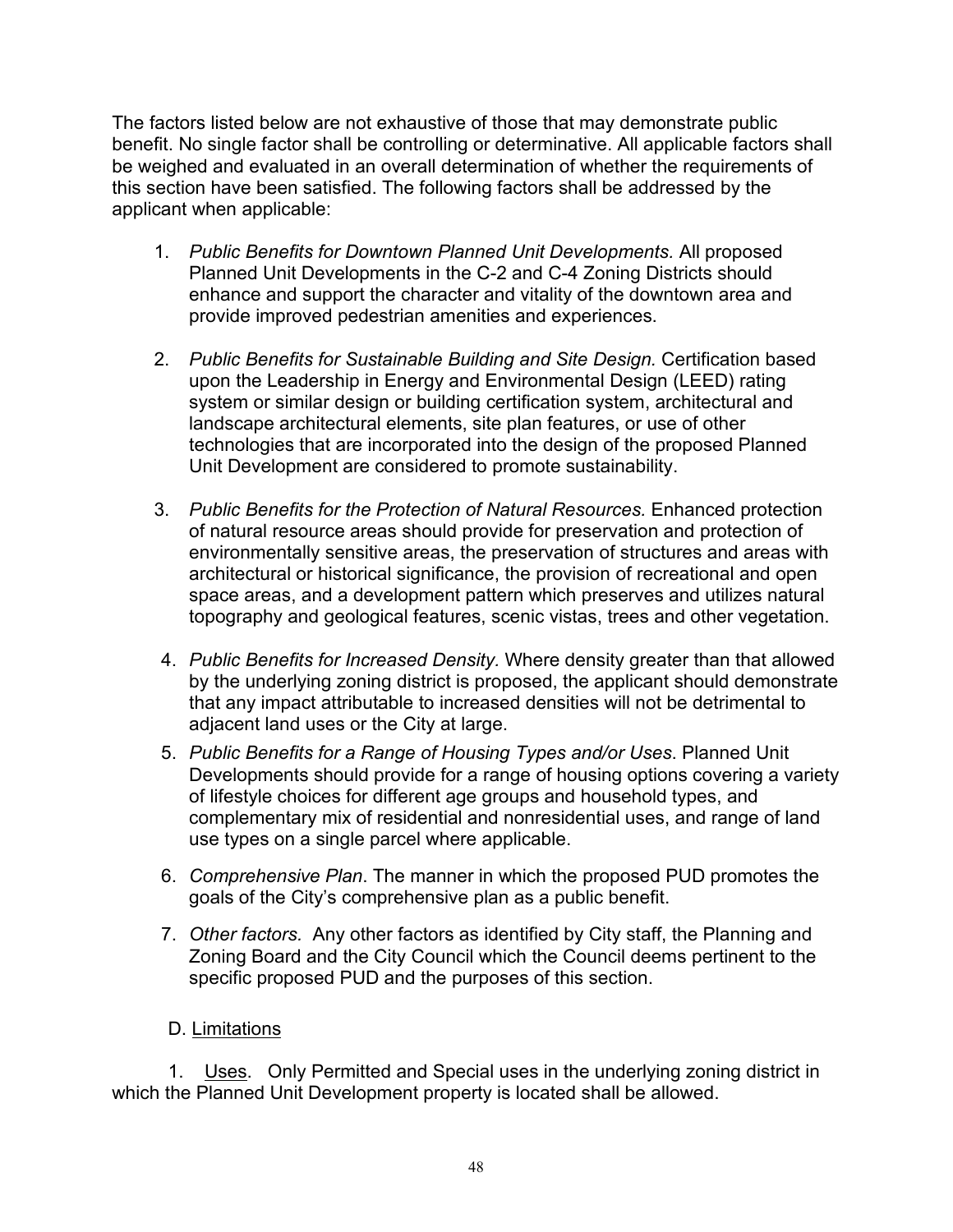2. Unified Ownership. The Planned Unit Development shall remain under one ownership and/or unified control. Documentation reflecting how the Planned Unit Development will be maintained under one ownership or control shall be submitted at the time of application for the special use. The documents shall include, but not be limited to, homeowner's association documents, campus agreements and covenants clearly defining the shared maintenance of common open spaces and detention/ retention areas and other utilities within each of the zoning lots and/or phases comprising a Planned Unit Development, shared/cross access and parking arrangements, common design elements including integration of common architectural themes and active and passive open space and landscaped areas. A sale of a portion of a parcel designated Planned Unit Development may occur only after a final plat of subdivision is approved and recorded. However, the subdivided parcels shall continue to be a single Planned Unit Development and require the individual parcel owners to conform with the previously approved Planned Unit Development.

3. Minimum Site Area. The minimum land area to be developed as a Planned Unit Development shall be at least the minimum lot area required by the underlying zoning district. The applicant shall have the burden of establishing that the subject property is of sufficient size and shape to be planned and developed as a unified whole capable of meeting the objectives for which Planned Unit Developments may be established pursuant to this section.

4. Covenants and Restrictions to be Enforceable by the City. All covenants, deed restrictions, easements, and similar restrictions to be recorded in connection with the Planned Unit Development shall provide that they may not be modified, removed, or released without the expressed consent of the City Council and that they may be enforced by the City as well as by future land owners within the proposed development.

5. Declarations. The declaration of covenants and restrictions, covering the property owners or homeowners associations, where such associations exist, shall include in addition to standard clauses, the following:

- a. Establishment of an escrow fund for the maintenance of the common elements of the development.
- b. Delineation of the type of structures or activities which may occur on property deeded to individual property owners or on common property.
- c. Delineation of the restrictions on exterior alterations of the individual buildings and structures.
- d. Any terms and conditions the City Council deem appropriate in furtherance of the public health safety and welfare or the promotion of the use and function of the Planned Unit Development.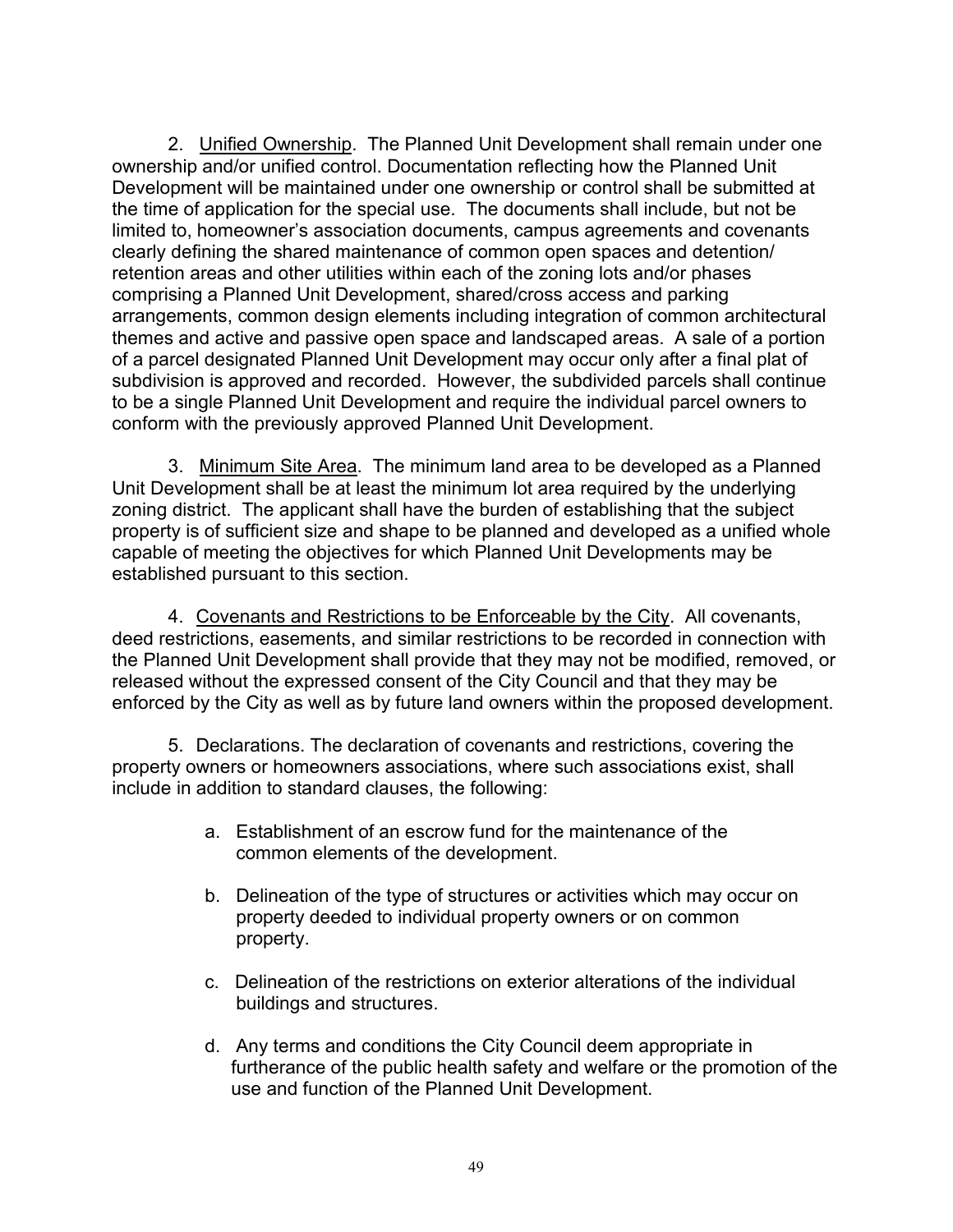6. Compliance with Special Use Standards. Planned Unit Developments shall comply with the standards of Section 5.10D of this ordinance, applicable to Special Uses.

7. Compliance with Comprehensive Plan. The Planned Unit Development shall be in substantial accord with the Comprehensive Plan as amended.

### E. Planned Unit Development Application and Approval Procedures

1. Pre-Application Conference. Before submitting the required materials for a Planned Unit Development review, the applicant shall attend a pre-application conference with the Director of Planning & Economic Development and appropriate City department directors. The purpose of the pre-application conference is to informally discuss the general concept of the proposed development, its effects on the surrounding area and City as a whole, and the feasibility of its utilizing City services.

2. Formal Application. The following, submitted in full to the Director of Planning & Economic Development, shall constitute the application for a Special Use, for a Planned Unit Development:

a. Letter of Transmittal addressed to the Mayor and City Council.

b. Two copies of the Planned Unit Development application form, as may be established by the Director of Planning & Economic Development.

c. Application fee (refer to Section 5.13).

d. List of adjacent property owners as required by Section 5.8B.

e. Draft of any homeowner's association agreements, declarations, covenants, or similar documents, which will apply to the Planned Unit Development.

f. Proposed dimensions and locations of all principal and accessory buildings.

g. Proposed parking areas, driveways, sidewalks, and private streets.

h. Proposed landscaping and screening as required by Article VI "Landscape Requirements" of this Ordinance.

i. Location of all machinery, refuse handling and storage areas, or other facilities to be stored or maintained outside of completely enclosed buildings.

j. Architectural drawings and sketches illustrating the design and character of proposed structures.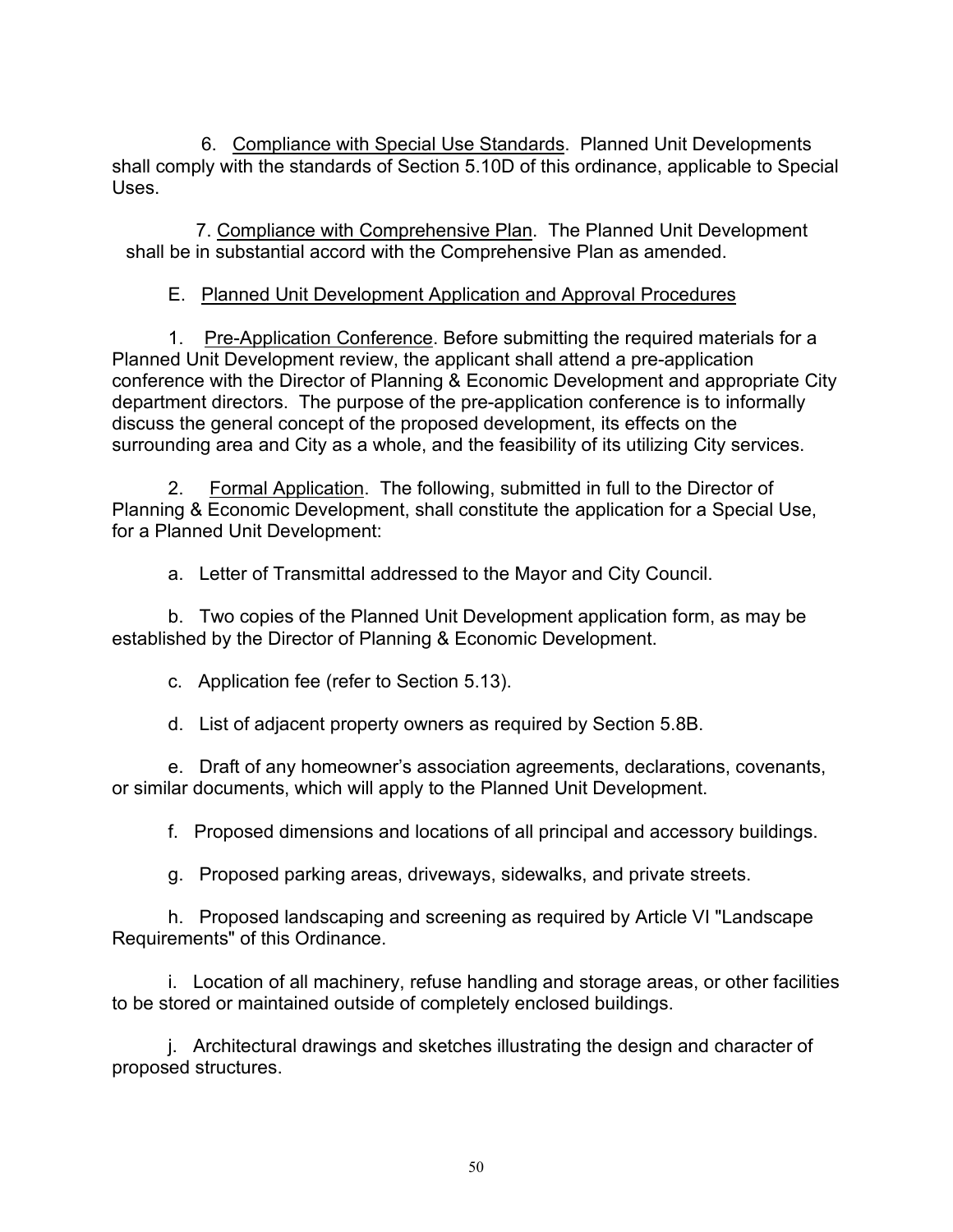k. A topographic and boundary line map of the development, locating its relationship to surrounding properties.

l. Location of utilities.

m. Location of recreational and/or open space.

n. Existing and proposed storm drainage pattern.

o. Engineering feasibility studies as necessary.

p. Master sign plan in accordance with Article XXIII "Signs" of this Ordinance.

q. Any other information and data as deemed necessary by the Director of Planning & Economic Development.

Upon review of said application for completeness, the Director of Planning & Economic Development shall schedule the Planned Unit Development application for a public hearing before the Planning and Zoning Board.

3. Staff Review. The staff shall submit their review and recommendations regarding the proposed Planned Unit Development application to the applicant, Board and City Council consecutively prior to consideration of the Planned Unit Development application by said bodies.

4. Planning and Zoning Board. The Planning and Zoning Board shall conduct a public hearing on the Planned Unit Development application. The public hearing shall be as set forth in Section 5.6E of this ordinance. The Planning and Zoning Board shall review the application for compliance with this ordinance.

5. City Council Review. The City Council shall take under advisement the recommendations of the staff, and the Planning and Zoning Board when considering the Planned Unit Development application. The City Council shall approve with or without modifications, or disapprove the Planned Unit Development within sixty (60) days of the receipt of the Planning and Zoning Boards' recommendations. The City Council may grant a Special Use Permit for a Planned Unit Development in compliance with Section 5.10 of this ordinance. In addition, the preliminary plat (if required), may be approved as provided in Chapter 62 of the City Code. Failure of the City Council to act upon the application within the time designated shall be construed to mean a denial of the application.

6. Final Plat. When a Planned Unit Development involves the subdivision of land into two or more parcels, the applicant shall submit a final plat to the Director of Engineering in accord with Chapter 62 of the City Code, after the granting of the Special Use Permit for a Planned Unit Development and approval of the preliminary plat. The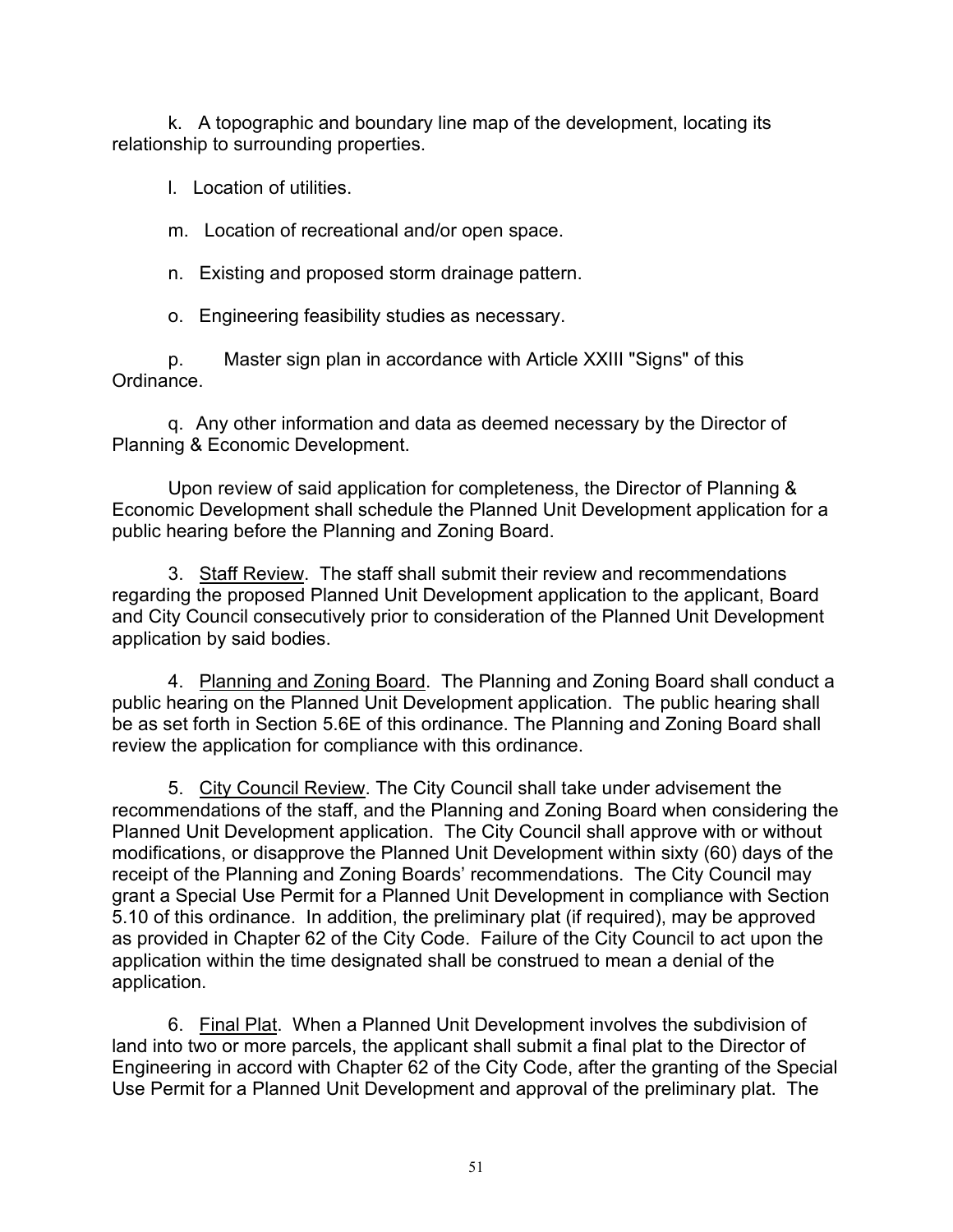final plat shall be reviewed as provided by Chapter 62 of the City Code.

7. Regulations During and Following Completion of Development. Following approval of the Planned Unit Development, the approved plans, rather than any other provision of this Code, shall constitute the use, parking, loading, sign, bulk, space, and yard regulations applicable to the subject property. No additional use other than a home occupation or temporary use shall be permitted within the Planned Unit Development.

# F. Changes to Planned Unit Development

The Director of Planning & Economic Development may from time to time, approve minor changes within an existing Planned Unit Development; provided, the minor changes as determined by the Director of Planning & Economic Development do not significantly alter the plan of the Planned Unit Development in terms of density, floor area ratio, landscape, building height, dwelling unit type, provisions of open space, or the physical relationships of elements of the Planned Unit Development and are necessary only to solve technical or engineering considerations first discovered during the preparation of final building and engineering drawings. Minor changes shall be consistent with intent and purpose of this Code and the approved Planned Unit Development and shall be the minimum necessary to overcome the particular difficulty. The Director of Planning & Economic Development shall report to the City Council any minor changes to a Planned Unit Development which have been approved. Any changes considered to be major changes shall be granted only upon application to, and approval by, the City Council. The City Council may, by ordinance duly adopted, grant approval for a major change without a hearing upon finding that any changes to the Final Planned Unit Development as approved will be in substantial conformity with said final plan. If the City Council determines that a major change is not in substantial conformity with the final plan as approved, then the City Council shall refer the request to the Planning and Zoning Board for further hearing and review as provided in Section 5.11E of this ordinance.

### G. Expiration of Planned Unit Development - Final Plat Not Recorded.

In the event an ordinance granting a Special Use for a Planned Unit Development expires, as provided by Section 4.4 of this ordinance or by the terms of said Special Use ordinance, and a final plat encompassing part or all of the Planned Unit Development has not been recorded, the Director of Planning & Economic Development shall notify the owner of such expiration. If an extension of the Special Use for a Planned Unit Development is not requested by the owner within 60 days of notification, or if the City Council denies such extension, the Director of Planning & Economic Development shall file an application for revocation of the Special Use for a Planned Unit Development. Such application shall be processed, noticed, heard, and acted upon in accordance with this Section 5.11.

### H. Expiration of Planned Unit Development - Final Plat Recorded.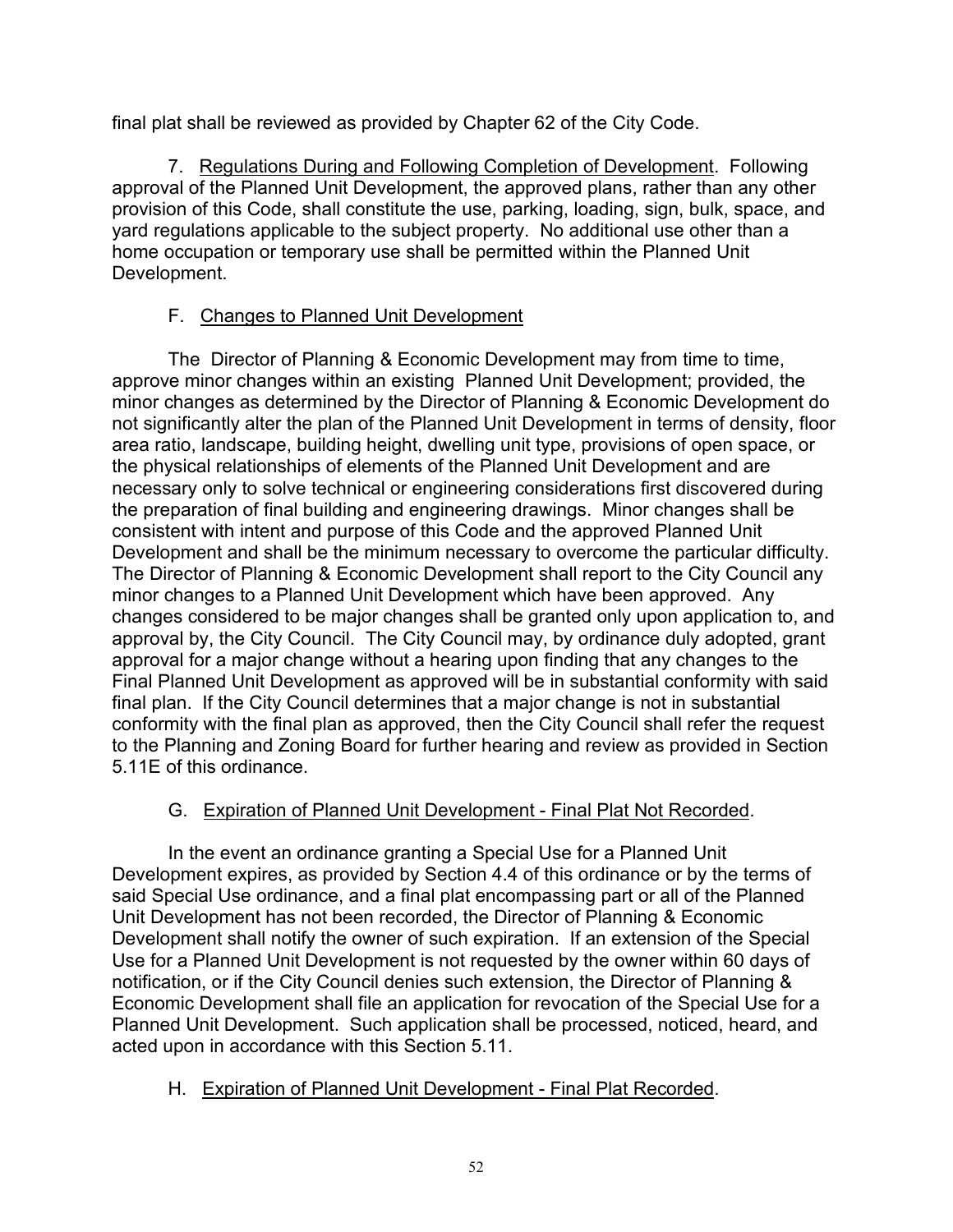In the event a final plat encompassing all or part of the Planned Unit Development has been recorded and remains in effect, work on the Planned Unit Development shall be considered to have commenced, and the ordinance granting a special use for the Planned Unit Development shall remain in effect. Provided, however, that if said final plat is proposed to be vacated, the procedures of Section 5.10G shall be followed, and an ordinance revoking the special use for Planned Unit Development may be enacted after recording of the plat vacating said final plat."

### 5.12 Downtown Design Review

- A. Establishment and Purpose of the Downtown Design Review Process. The downtown design review process is hereby established to promote orderly and compatible development and redevelopment within the Downtown Design Review Overlay District and to ensure that such development or redevelopment complies with the approved Wheaton Downtown Design Guidelines which are an appendix to the Zoning Ordinance.
- B. Applicability. Downtown design review is required for all properties located within the Downtown Design Review Overlay District, except for properties solely occupied by single-family dwellings and no other use. Any property occupied by a single-family dwelling that has been converted to a non-residential use shall be subject to downtown design review. The Character Areas map that is Appendix A of the Downtown Design Guidelines shall specify the set of guidelines that apply to the property.

Downtown design approval shall be required prior to the issuance of 1) a sign permit; 2) a building permit for any construction activity that modifies the exterior of the building or 3) a site development permit for any site alteration that requires a permit, and/or changing the exterior color or materials on the building. For applications that also require the approval of a special use permit, nonadministrative variation, and/or planned unit development by the City Council, the downtown design review process may be conducted concurrently with the applicable discretionary review process or downtown design approval may be a condition of approval of the special use permit, non-administrative variation, and/or planned unit development.

 C. Application. The application requirements for downtown design review are set forth in Section 5.5.1, with the exception that all building elevations shall be in color. In addition, building material samples shall be provided, if required by the Director of Planning & Economic Development or Downtown Design Review Board.

### D. Authority and Process.

1. Action by the Director of Planning & Economic Development. Prior to issuance of a sign, building, or site development permit, the Director of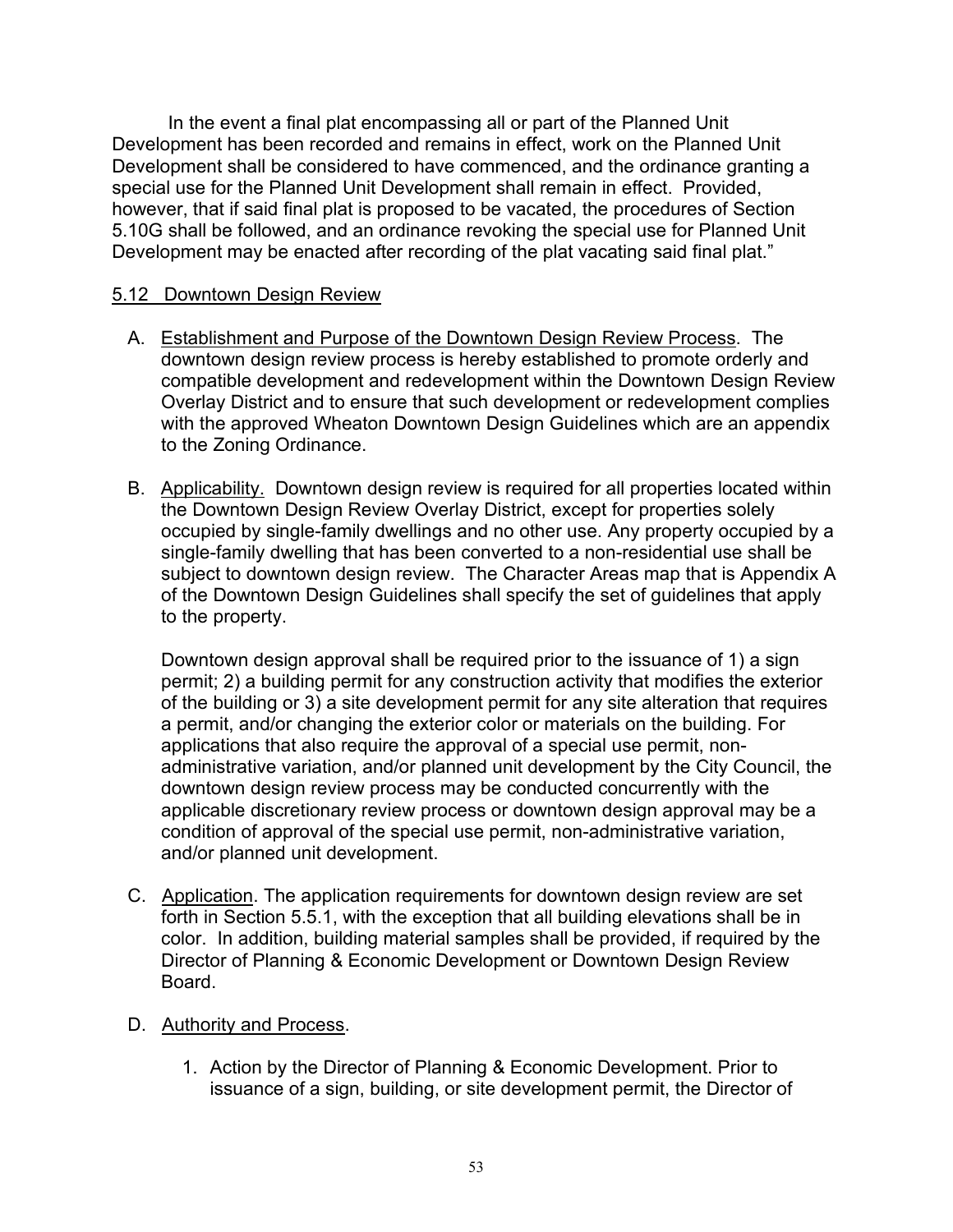Planning & Economic Development shall review all complete applications for properties located within the Downtown Design Review Overlay District, except for single-family dwellings, to determine compliance with all applicable zoning requirements and the approved Downtown Design Guidelines. Where there are any conflicts between the applicable zoning requirements and the Downtown Design Guidelines, the more restrictive shall control. The Director of Planning & Economic Development may approve or approve with conditions applications for downtown design review which, in his/her determination, comply with the Downtown Design Review Guidelines. The Director of Planning & Economic Development shall forward applications that do not fully comply with the Guidelines for review by the Downtown Design Review Board. The decision of the Director of Planning & Economic Development and any conditions shall be issued in writing within seven (7) days of receiving a complete application.

- 2. Action by the Downtown Design Review Board. The Downtown Design Review Board shall consider complete applications that have been determined by the Director of Planning & Economic Development to not be in full compliance with the approved Downtown Design Review Guidelines. A meeting to review the application shall be held within fourteen (14) days of receiving a request to appear before the Downtown Design Review Board from the Director of Planning & Economic Development. In considering applications that do not fully comply with the Downtown Design Guidelines, the Downtown Design Review Board shall consider the following factors:
	- a. Compatibility of the proposed development with neighboring properties;
	- b. The degree to which the applicant is proposing to comply with the guidelines;
	- c. Whether strict adherence to the guidelines is reasonable and/or achievable for the application in question; and/or
	- d. Although not in full compliance with the Downtown Design Guidelines, the application as proposed will substantially improve the appearance and function of the building and/or site and will enhance the character of the downtown.

The Downtown Design Review Board may, upon a concurring vote of a majority of a quorum, approve, approve with conditions, or deny applications for downtown design review. The decision of the Downtown Design Review Board and any conditions shall be issued in writing.

D. Appeals to the City Council. Appeals from the decision of the Downtown Design Review Board shall be forwarded to the City Council for review within thirty (30)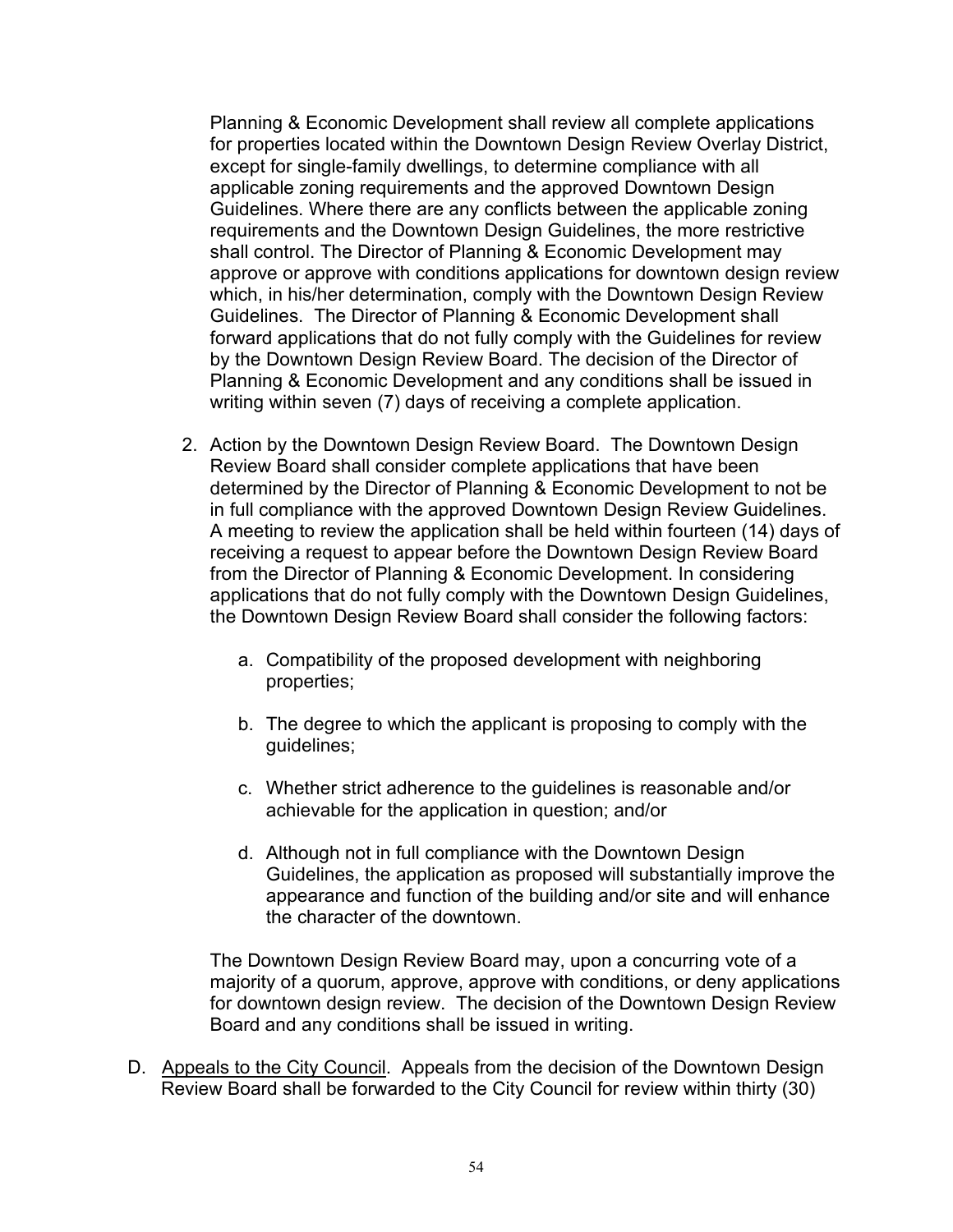days of the Downtown Design Review Board's decision. The City Council may affirm, or may, by a majority of the City Council, reverse, wholly or in part, or modify the decision of the Downtown Design Review Board. Where an appeal is filed for a property that is also under consideration for a special use permit, planned unit development, and/or variation, the appeal may be heard concurrently by the City Council as part of the discretionary review process where downtown design review was conducted concurrently with other review processes. The City Council's decision and any conditions shall be issued in writing.

- E. Review Standards. Decisions by the Director of Planning & Economic Development or Downtown Design Review Board shall be based on the applicable Downtown Design Guidelines contained within the adopted Downtown Design Guidelines document.
- F. Emergency Measures. The downtown design review process is not required when, in the opinion of the Director of Planning & Economic Development, there is an actual or immediate danger of collapse or failure of a building or structure, or part thereof, which would endanger life or physically damage adjoining property. The Director of Planning & Economic Development may also waive the downtown design review process, when in his/her opinion the proposed work is of such limited scope so as not to require review.
- G. Modifications to Downtown Design Approvals. Modifications or changes to a downtown design approval, whether proposed by the property owner or required by the City to protect the public health, safety and welfare, shall require an application and approval as if for a new application. Submission of a new application is not required when, in the opinion of the Director of Planning & Economic Development, the proposed modification or change is of such limited scope and in sufficient conformance with the downtown design approval so as not to require a new application, however, the City may require a new or amended sign, building, or site development permit.
- H. Limitations on Downtown Design Approvals. A downtown design approval shall automatically become null and void unless a building permit is issued and construction is actually begun within one (1) year of design approval and is thereafter diligently pursued to completion. However, the Director of Planning & Economic Development may extend the period by one (1) additional year, upon request of the property owner.
- 5.13 Fees. Any Application for a variation, amendment, Special Use Permit, or Planned Unit Development shall be accompanied by a fee as set forth in the Fee Schedule, contained in Appendix B of the Wheaton City Code.

The applicant shall also reimburse the City for the costs of the Court Reporter who shall attend and transcribe every public hearing; the applicant shall also reimburse the City for the cost of the notification signs required by Section 5.8D, in the